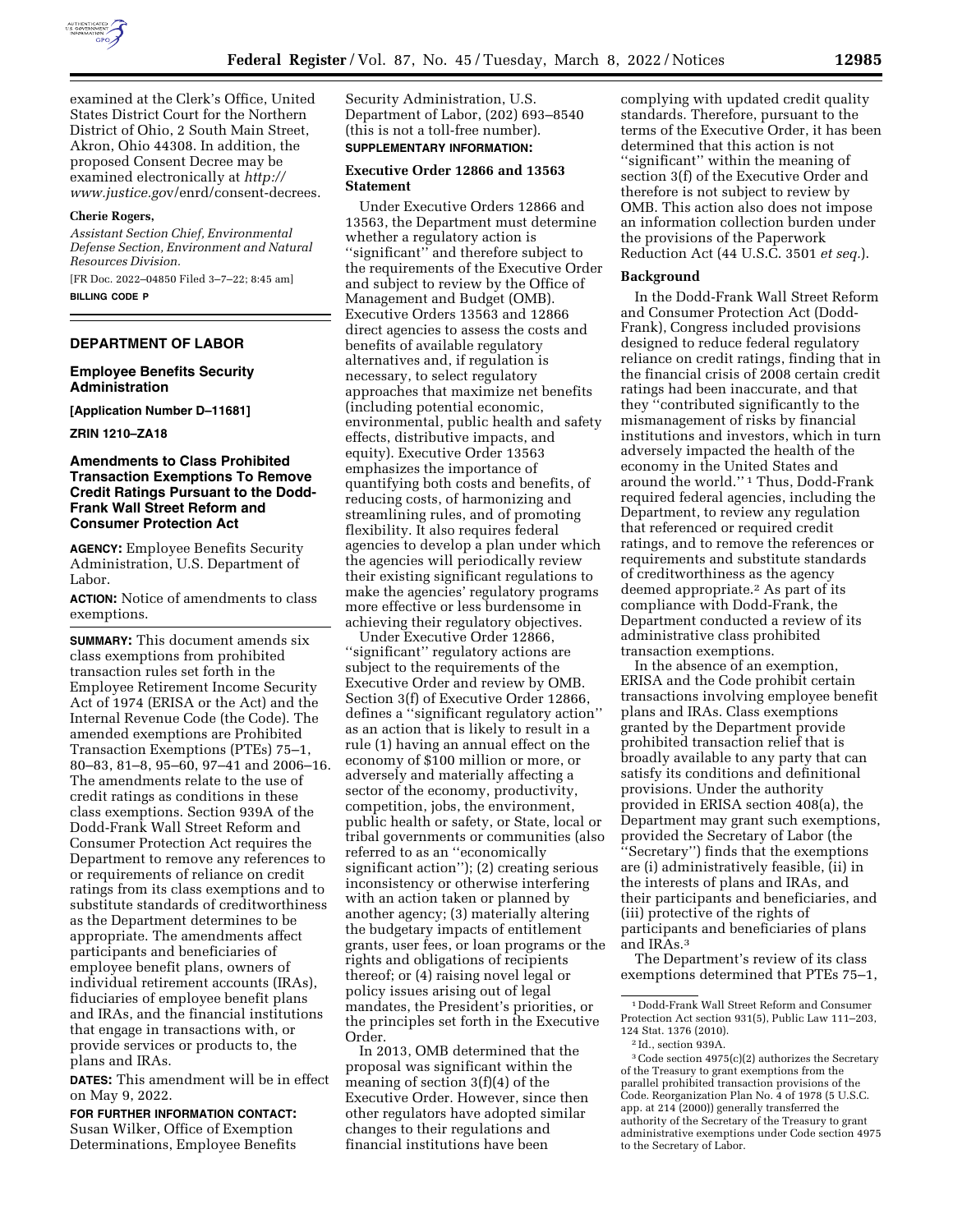Parts III & IV,<sup>4</sup> 80-83,<sup>5</sup> 81-8,<sup>6</sup> 95-60,<sup>7</sup> 97–41, $^8$  and 2006–16 $^9$  (collectively, the ''Class Exemptions'') include references to, or require reliance on, credit ratings. Each Class Exemption provides relief for a transaction involving a financial instrument, and in each of the Class Exemptions, the Department conditioned exemptive relief on the financial instrument, or its issuer, receiving a specified minimum credit rating. The credit ratings conditions were part of the exemption safeguards designed to protect the interests of affected plans, participants and beneficiaries, and IRAs.

The credit ratings conditions in the Class Exemptions range from requiring a rating in one of the four highest generic categories of credit ratings (*i.e.,*  an ''investment grade'' rating) to requiring a rating in one of the two highest generic categories of credit ratings from a nationally recognized statistical rating organization (NRSRO). In this regard, PTEs 75–1 and 80–83, which provide exemptions for securities transactions with plans and IRAs, required any non-convertible debt securities involved in a transaction to be rated in ''one of the four highest rating categories from a nationally recognized statistical rating organization[.]'' PTE 81–8 required commercial paper sold to plans or IRAs to possess a rating in ''one of the three highest rating categories by at least one nationally recognized statistical rating service.'' PTE 2006–16, which applies to securities lending transactions, included the following credit ratings requirements applicable to the loan's collateral: For letters of credit, the issuer must receive a credit rating of at least ''investment grade,'' while foreign sovereign debt securities must be rated in ''one of the two highest rating categories.'' 10 PTEs 95–60 and 97–41 do not require specific credit ratings, but instead refer generally to the credit ratings of certain financial instruments.

Following its review of the Class Exemptions, the Department proposed to amend them to remove references to and requirements to rely on credit ratings as required by Dodd-Frank.11 In

- 7 60 FR 35925 (July 12, 1995).
- 8 62 FR 42830 (August 8, 1997).
- 9 71 FR 63786 (October 31, 2006).
- 10The Department understands that ''investment

grade'' is the common term for a credit rating in the highest four rating categories issued by a credit rating agency.

11 78 FR 37572 (June 21, 2013). The Department proposed the amendments on its own motion,

drafting the amendments to the Class Exemptions, the Department reviewed other agencies' methods of compliance with Dodd-Frank's required removal of references to credit ratings. The Department focused on the Securities and Exchange Commission's (SEC's) amended Investment Company Act rules 6a–5, 10f–3, 2a–7, and 5b–3.12 Several requirements under the Investment Company Act historically relied on credit ratings from nationally recognized credit rating agencies. Following Dodd-Frank, the SEC issued new rules and amended existing ones to comply with the law and protect investors from the risks of over-reliance on credit ratings. The Department believes that the alternatives described in the SEC releases discussed below are instructive in its development of appropriate alternatives for credit ratings referenced in the Class Exemptions.

This document sets forth the Department's final amendments to the Class Exemptions. The Department is finalizing the amendments largely as proposed, with minor changes discussed below. The Department intends for the amended exemption conditions to require the same degree of credit quality the Class Exemptions required before the amendments, but without referencing or relying on credit ratings. Instead, parties relying on the exemptions must determine whether the requisite amended credit standards are satisfied. In amending the Class Exemptions, the Department has maintained the protections and safeguards that have historically been a part of the Class Exemptions. Therefore, the Secretary finds that the amended exemptions are (i) administratively feasible, (ii) in the interests of plans, their participants and beneficiaries, IRAs and IRA owners, and (iii) protective of the rights of participants and beneficiaries of plans and IRAs.

12Among other things, the Investment Company Act seeks to address conflicts of interest in investment companies by requiring disclosure of material details about an investment company and placing restrictions on certain activities of registered investment companies. The Department also reviewed amendments made by the Commodity Futures Trading Commission (CFTC), the Office of the Comptroller of the Currency (OCC), the Federal Deposit Insurance Corporation (FDIC) and the National Credit Union Administration (NCUA). However, the Department determined that the SEC amendments described in the Department's 2013 proposal provide the most appropriate basis for amending the affected prohibited transaction class exemptions.

# **Description of the Proposal and Comments Received**

# *The Proposal*

The Department's proposal included credit standards to replace the following credit rating requirements set forth in the Class Exemptions: (i) A rating in one of the four highest rating categories from a NRSRO, or ''investment grade,'' (ii) a rating in one of the three highest rating categories by at least one NRSRO, and (iii) a rating in one of the two highest rating categories by at least one NRSRO. In its proposal, the Department relied on the approaches taken by the SEC in several rules issued under the Investment Company Act. The Department proposed to replace the requirement in each of PTE 75–1, Part III, Part IV, PTE 80–83 and PTE 2016– 06 for a security to be ''investment grade'' or in one of the four highest rating categories from a NRSRO with a new standard requiring the securities to be (i) subject to no greater than moderate credit risk and (ii) sufficiently liquid that such securities can be sold at or near their fair market value within a reasonably short period of time. This amendment was based on the SEC's adoption of rule 6a–5 and amendment to rule 10f–3 under the Investment Company Act. In replacing the reference to credit ratings, the SEC stated that the standards aimed to ensure the securities are ''sufficiently high credit quality that they are likely to maintain a fairly stable market value and may be liquidated easily . . . . . "<sup>13</sup> In establishing the new standard, the SEC explained that ''[m]oderate credit risk would denote current low expectations of default risk associated with the security, with an adequate capacity for payment by the issuer of principal and interest.'' 14 The SEC made clear that NRSRO ratings may be relevant to these considerations, even though they cannot be relied upon solely.15

For PTE 81–8, the Department proposed to substitute ''subject to a minimal or low amount of credit risk and (ii) sufficiently liquid that such securities can be sold at or near their fair market value within a reasonably short period of time'' for a credit rating in one of the three highest rating categories. This proposal also was based

<sup>4</sup> 40 FR 50845 (October 31, 1975) as amended by

<sup>71</sup> FR 5883 (February 3, 2006). 5 45 FR 73189 (November 4, 1980).

<sup>6</sup> 46 FR 7511 (January 23, 1981), as amended by 50 FR 14043 (April 9, 1985).

pursuant to ERISA section 408(a) and Code section  $4975(c)(2)$ , and in accordance with the procedures set forth in 29 CFR part 2570, subpart B (76 FR 66637 (October 27, 2011)).

<sup>13</sup> 77 FR 70117, 70118 (November 23, 2012). 14 *Id.* 

<sup>&</sup>lt;sup>15</sup> *Id.* ("In making their credit quality determinations, a BIDCO's [Business and Industrial Development Corporation] board of directors or members (or its or their delegate) can also consider credit quality reports prepared by outside sources, including NRSRO ratings, that the BIDCO board or members conclude are credible and reliable for this purpose.'')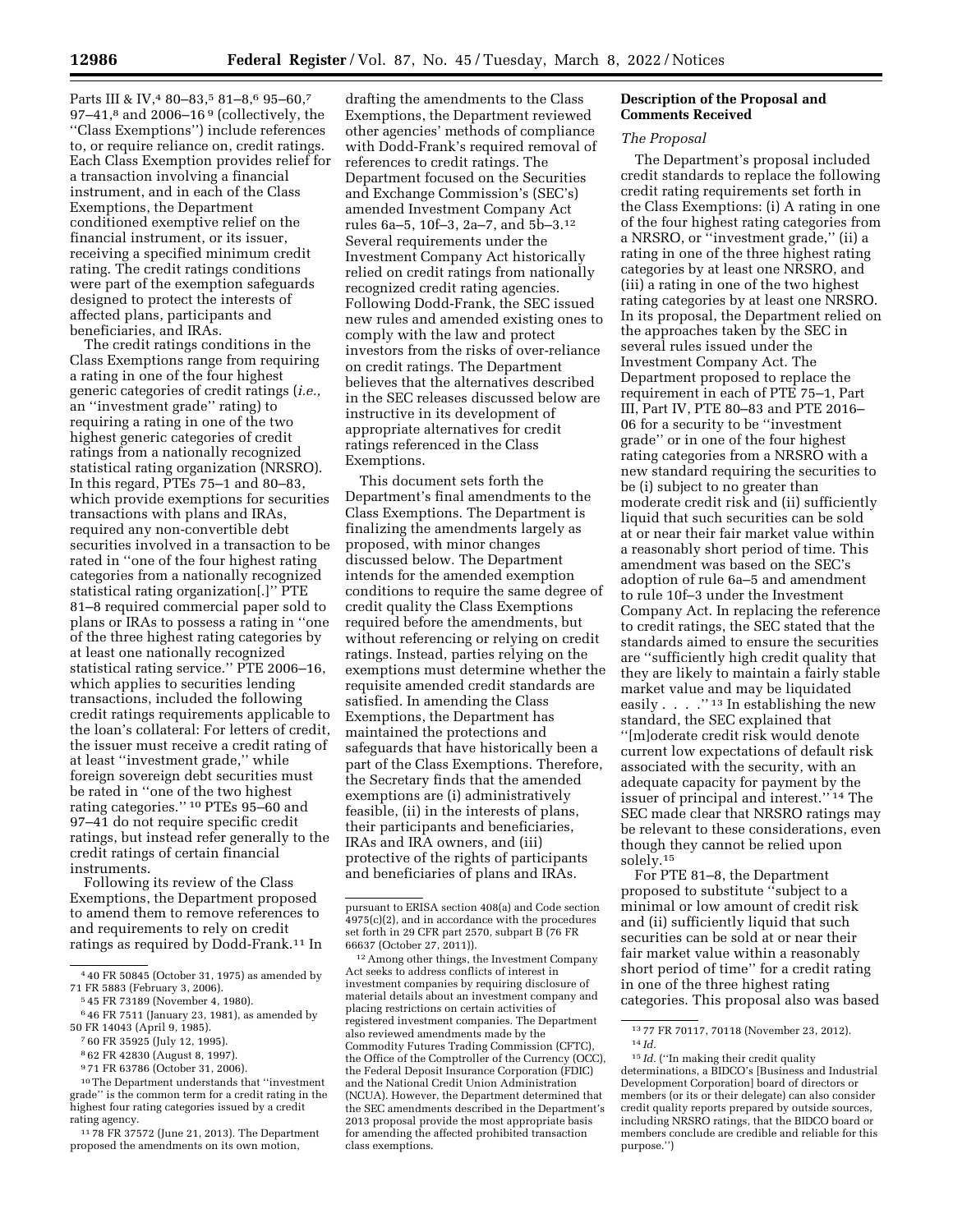on Rule 10f–3 under the Investment Company Act, which also required certain securities be rated in one of the *three* highest ratings from an NRSRO.16 The SEC amended this rule to replace the credit ratings reference with a requirement that these less seasoned securities be ''sufficiently liquid that they can be sold at or near their carrying value within a reasonably short period of time'' and ''subject to a minimal or low amount of credit risk.'' 17 In its final amendment, the SEC explained that securities with a minimal or low amount of credit risk ''would be less susceptible to default risk (*i.e.,* have a low risk of default) than those with moderate credit risk. These securities (or their issuers) also would demonstrate a strong capacity for principal and interest payments and present above average creditworthiness relative to other municipal or taxexempt issues (or issuers)."<sup>18</sup>

PTE 2006–16 required foreign sovereign debt securities for foreign collateral used in securities lending transactions to be rated in one of the two highest categories of at least one NRSRO. The Department proposed to replace this requirement in PTE 2006– 16 Section V(f)(4) with a requirement that the security be ''subject to a minimal amount of credit risk and (ii) sufficiently liquid that such securities can be sold at or near their fair market value in the ordinary course of business within seven calendar days.'' The minimal credit risk standard was based on the SEC's rule 2a–7, which applies to money market funds.19 Before the credit rating reform amendment, rule 2a–7 limited money market funds to investing in debt obligations that, at the time of acquisition, qualified as ''eligible securities.'' The definition of ''eligible securities'' required an NRSRO rating in one of the two highest shortterm rating categories. Rule 2a–7 distinguished between first tier securities (ones that the board of directors determined had the highest capacity to meet their short-term financial obligations) and second tier securities (all eligible securities that did not qualify as first tier securities).20 In

its final amendment, the SEC required that the fund's board determine the security presents ''minimal credit risks'' and codified certain factors that the board should consider in making this determination. As amended, the fund's board of directors must determine the security presents ''minimal credit risks.'' This determination must include an analysis of the security's issuer or guarantor's capacity to meet its financial obligations, based on its:

(A) Financial condition;

(B) Sources of liquidity;

(C) Ability to react to future marketwide and issuer- or guarantor-specific events, including ability to repay debt in a highly adverse situation; and

(D) Strength of the issuer or guarantor's industry within the economy and relative to economic trends, and issuer or guarantor's competitive position within its industry. In the preamble, the SEC explained that most money market fund managers already considered these factors when making minimal credit risk determinations.21

The liquidity standard proposed in PTE 2006–16 Section V(f)(2) was based on SEC rule 5b–3, which allows a fund to look through repurchase agreements to the underlying collateral securities for certain counterparty limitation and diversification purposes if the collateral meets certain credit quality standards.22 Before being amended under Dodd-Frank, rule 5b–3 applied to securities that, at the time of a repurchase agreement, ''rated in the highest rating category by the [r]equisite NRSROs."<sup>23</sup> The SEC amended rule 5b–3 to require the fund's board of directors (or its delegate) to determine that nongovernmental collateral securities be issued by an issuer that has an ''exceptionally strong capacity to meet its financial obligations'' 24 and the securities must be ''sufficiently liquid that they can be sold at approximately

22See References to Ratings of Nationally Recognized Statistical Rating Organizations: A Small Entity Compliance Guide, Feb. 4, 2014, available at *[https://www.sec.gov/info/smallbus/](https://www.sec.gov/info/smallbus/secg/5b-3-small-entity-compliance-guide.htm)  [secg/5b-3-small-entity-compliance-guide.htm.](https://www.sec.gov/info/smallbus/secg/5b-3-small-entity-compliance-guide.htm)* 

23 66 FR 36156, 36161 (July 11, 2001). 24 79 FR 1316, 1329 (January 8, 2014) (amending 17 CFR 270.5b–3(c)(1)(iv)(C)(1)).

their carrying value in the ordinary course of business within seven calendar days.'' 25 The SEC explained that the replacement standard was designed to retain a similar degree of credit quality to the highest rating category that was in the prior version of rule 5b–3.26

### *Comments Received*

The Department received three comments in response to its 2013 proposal. The comments were generally supportive of the Department's approach in light of the Dodd-Frank requirement to remove credit ratings references and requirements, and commenters did not suggest specific changes to the language of the amendments. Because the Department had relied on the SEC's proposed amendment to rules 2a–7 and 5b–3 (which had not been finalized at the time of the proposal), two commenters asked the Department to wait to finalize its proposal until the SEC finalized all of its proposals. One commenter had already submitted comments to the SEC on its proposed amendment to rule 2a– 7 and urged the Department to wait until the SEC addressed issues raised in those comments before finalizing its amendments that are based on the proposal. Since the Department issued it 2013 proposal, the SEC finalized its Dodd-Frank amendments to rules 2a– 7 27 in 2015 and 5b–3 in 2014.28

One comment included a general discussion on the usefulness of credit ratings, recommending that policymakers acknowledge that credit ratings are one input to the investment analysis process, but one with value for investors.

26See References to Ratings of Nationally Recognized Statistical Rating Organizations: A Small Entity Compliance Guide, Feb. 4, 2014, available at *[https://www.sec.gov/info/smallbus/](https://www.sec.gov/info/smallbus/secg/5b-3-small-entity-compliance-guide.htm)  [secg/5b-3-small-entity-compliance-guide.htm.](https://www.sec.gov/info/smallbus/secg/5b-3-small-entity-compliance-guide.htm)* 

27 80 FR 58124 (September 25, 2015). The SEC first re-proposed amendments to rule 2a–7. 79 FR 47986 (August 14, 2014). Under the new proposal, the fund's board of directors would be required to determine that any eligible security presented minimal credit risks, and that determination was required to include a finding that the security's issuer has an ''exceptionally strong capacity to meet its short-term financial obligations.'' (79 FR at 447989 and 48013.) Commenters raised concerns with this standard too, maintaining that an ''exceptionally strong capacity'' could create an unclear standard for determining eligible securities. (80 FR at 58127–28.) In its final amendment, the SEC required the board to determine that the security presents ''minimal credit risks,'' and codified certain factors relevant to money market funds the board of directors should consider in making this determination. (17 CFR 270.2a–  $7(a)(11)(i)$ .)

28 79 FR 1316 (January 8, 2014).

<sup>16</sup>See 44 FR 36153 (June 29, 1979).

<sup>17</sup> 73 FR 40124, 40130 (July 11, 2008).

<sup>18</sup> 74 FR 52358, 52364 (October 9, 2009).

<sup>19</sup> Investment Company Act rule 2a–7 allows money market funds to use special valuation and pricing procedures that help the fund maintain a stable net asset value per share (typically \$1.00). 17 CFR 270.2a–7(a)(11)(i).

<sup>20</sup>See 56 FR 8113, 8125 (February 27, 1991) (adopting rule 2a–7 sections (a)(6)  $\&$  (a)(14)). The SEC's 2011 proposal would have maintained this distinction between first and second tier securities, but a number of commenters objected. See 79 FR 47986, 47988–89 (August 14, 2014) (describing

<sup>2011</sup> proposal). In re-proposing the amendment in 2014, the SEC proposed to combine these into a single standard that would require all eligible securities to present ''minimal credit risks,'' and the fund's board of directors to find that the security's issuer has an ''exceptionally strong capacity to meet its short-term financial obligations.'' *Id.* at 47989 and 48013. Commenters raised concerns with this proposed standard too, asserting that an ''exceptionally strong capacity'' could create an unclear standard for determining eligible securities. 80 FR 58124, 58127–28 (September 25, 2015). 21 *Id.* at 58129.

<sup>25</sup> *Id.* at 1329, (amending 17 CFR 270.5b–  $3(c)(1)(iv)(C)(2)$ ).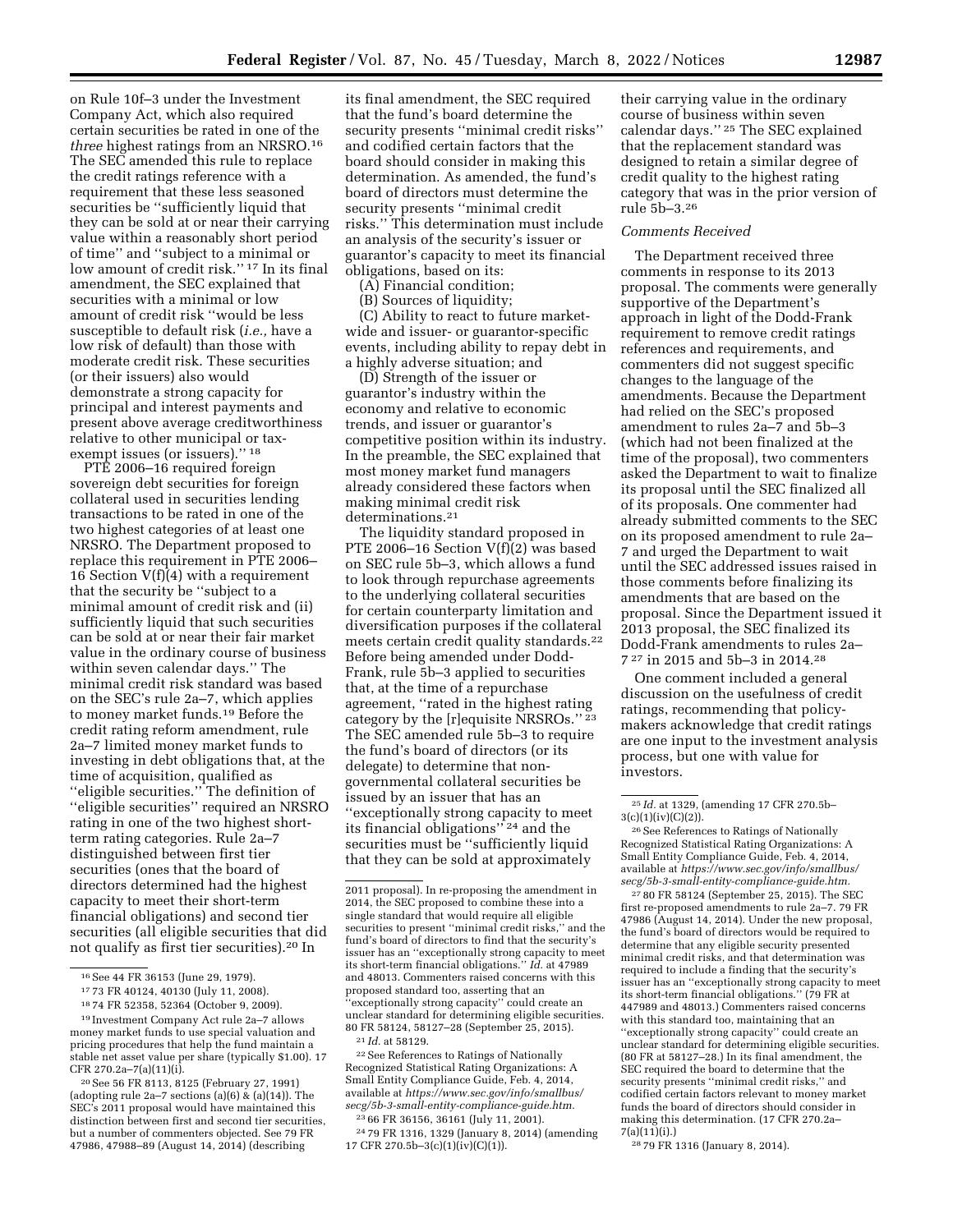Commenters asked the Department to provide additional guidance on how to comply with the amended exemptions. One commenter was concerned that plan fiduciaries may not be able to analyze credit quality on their own and recommended that the Department suggest certain financial ratios to help guide fiduciaries' analyses.29 Another commenter specifically asked the Department to include a definition of ''minimal credit risk'' in its amendment to PTE 2006–16 Section V(f)(2). According to the commenter, the proposed language that the issuer ''has a strong ability to repay its debt obligations'' or a ''very low vulnerability to default'' was subjective, and fiduciaries would need additional information to determine if they were satisfying this condition.

# *Reopening the Comment Period*

On June 24, 2021, the Department published a notice in the **Federal Register** reopening the comment period for its 2013 Dodd-Frank amendments.30 The Department reopened the comment period due to the passage of time since the 2013 Proposal was published and solicited comments on all aspects of the 2013 Proposal to provide all interested parties with an opportunity to provide comments or new information. In the notice, the Department specifically sought comments regarding the following questions:

• Are changes to the 2013 Proposal's standards of creditworthiness necessary as a result of the SEC's finalization of amendments to Rules 2a–7 and 5b–3?

• Are changes to the 2013 Proposal's standards of creditworthiness necessary as a result of other regulators' actions removing references to credit ratings? For example, should the Department incorporate OCC, Federal Reserve Board, FDIC and/or NCUA standards developed for depository institutions? Have other regulators developed standards the Department should incorporate into the Class Exemptions? Are there particular challenges in the

30 86 FR 33360 (June 24, 2021).

ERISA context to implementing any of those standards?

• Are changes to the 2013 Proposal's standards of creditworthiness necessary in light of business or other economic developments since the Department proposed changes to the Class Exemptions in 2013?

• Should references to ''fair market value'' in the 2013 Proposal's standards of creditworthiness be replaced with references to ''carrying value''? If so, please explain why.

• Do commenters recommend that the Department require financial institutions to adopt policies and procedures for compliance with the standards of creditworthiness? If so, please describe the types of specific policies and procedures that would be helpful. Do financial institutions already have similar policies and procedures in place? Will 180 days provide sufficient time for financial institutions that currently do not have such policies and procedures in place to adopt them?

The Department received one comment in response to the notice reopening the comment period. Kroll Bond Rating Agency, LLC (KBRA), a rating agency registered with the SEC, submitted a comment in support of the Department implementing section 939A of Dodd-Frank. Noting that many institutional investors require the use of one or more of the largest NRSROs, KBRA stated that those guidelines are outdated, because they were written before other rating agencies existed. KBRA did not address any of the specific questions the Department asked in the notice.

### **Descriptions of Final Amendments to Class Exemptions**

### *In General*

The Department is adopting the amendments as proposed in 2013, with minor changes to address comments on the 2013 proposal, including changes the SEC made in finalizing its Dodd-Frank amendments. These final amendments will be effective 60 days after the date they are published in the **Federal Register**.

Based on the SEC's 2011 proposed amendment to rule 2a–7, the Department's proposed amendment to PTE 81–8 would have required the commercial paper to be subject to minimal or low amount of credit risk ''based on factors pertaining to credit quality and the issuer's ability to meet its short-term financial obligations.'' However, the SEC did not include this ''based on'' language in its final amendment; therefore, the Department is similarly not including it in this final amendment.31 The Department notes that a fiduciary may consider a variety of factors in making a determination of credit quality. While credit ratings may no longer serve as specific exemption requirements, fiduciaries are not prohibited from using them as an element or data point to analyze credit quality. The Department also is making certain ministerial changes to the Class Exemptions to correct prior typographical errors.

The Department is not suggesting that fiduciaries consider any specific financial ratios when analyzing credit quality, as suggested by one commenter, but it notes that fiduciaries have broad discretion in evaluating investments and may choose to incorporate financial ratios into their review of investment options. The Department also declines to provide a definition of ''minimal credit risk,'' because fiduciaries should be able to determine whether a security satisfies this standard based its analysis of the issuer's ability to repay its debt obligations. Fiduciaries that rely on the amended exemptions remain subject to the obligations described in ERISA section 404 such as prudence and loyalty, as well as all other conditions of the applicable Class Exemptions, including maintaining records to demonstrate compliance with exemption conditions. Fiduciaries are required to use a prudent process in evaluating whether investing in the securities is in the interests of plans and plan participants and beneficiaries and should document the processes they use to demonstrate compliance with the applicable exemption.

As stated above, these amendments to the Class Exemptions are designed to implement the mandate of Dodd-Frank section 939A to ''remove any reference to or requirement of reliance on credit ratings and to substitute in such regulations such standard of creditworthiness as each respective agency shall determine as appropriate for such regulations.'' To meet this requirement, the Department has designed the amendments to retain the same degree of credit quality required under the Class Exemptions before the amendments without referencing or requiring reliance on credit ratings.

### *1. PTE 75–1*

PTE 75–1 was granted by the Department shortly after the enactment of ERISA and provides relief for certain

<sup>29</sup>Fiduciary Counselors, comment letter submitted August 15, 2013. Available at *[https://](https://www.dol.gov/sites/default/files/ebsa/laws-and-regulations/rules-and-regulations/public-comments/1210-ZA18/00001.pdf) [www.dol.gov/sites/default/files/ebsa/laws-and](https://www.dol.gov/sites/default/files/ebsa/laws-and-regulations/rules-and-regulations/public-comments/1210-ZA18/00001.pdf)[regulations/rules-and-regulations/public](https://www.dol.gov/sites/default/files/ebsa/laws-and-regulations/rules-and-regulations/public-comments/1210-ZA18/00001.pdf)[comments/1210-ZA18/00001.pdf](https://www.dol.gov/sites/default/files/ebsa/laws-and-regulations/rules-and-regulations/public-comments/1210-ZA18/00001.pdf)* (recommending credit ratios such as Standard & Poor's Funds from Operations/Debt, Debt/Earnings Before Interests, Taxes, Interest, Depreciation and Amortization, and Debt/Capital). In addition, this commenter requested guidance on whether plan fiduciaries can rely on credit ratings in contexts other than the Class Exemptions, such as to satisfy its general fiduciary obligations under ERISA section 404. While this request is outside the scope of this document, the Department notes that nothing in Dodd-Frank prohibits the consideration of credit ratings in other contexts.

<sup>31</sup>The SEC proposed to amend rule 2a–7 in 2011, re-proposed a modified amendment in 2014, and finalized the amendment in 2015. 76 FR 12896 (March 9, 2011); 79 FR 47986 (August 14, 2014); 80 FR 58124 (September 25, 2015).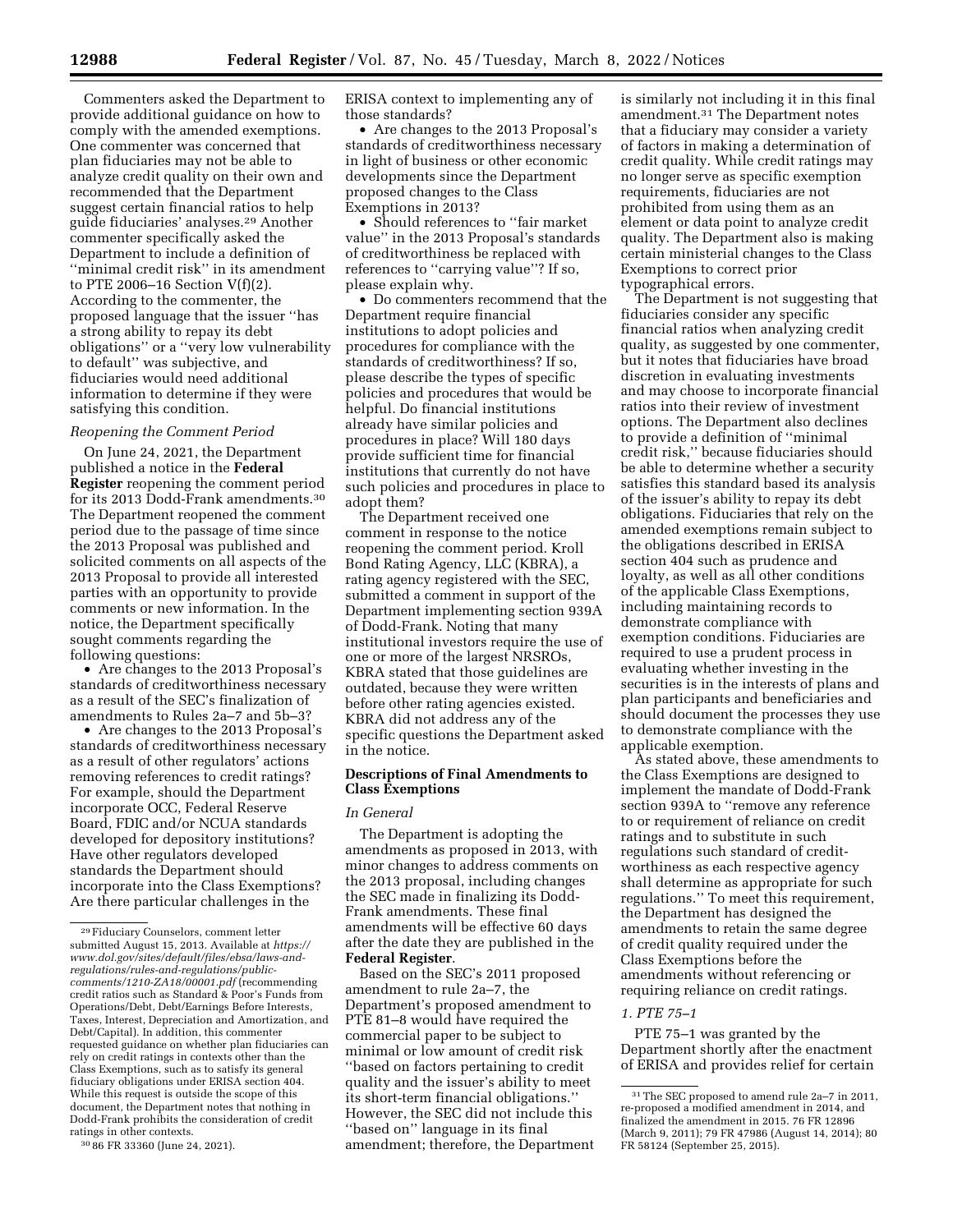transactions that were customary at the time between plans and broker-dealers or banks.32 PTE 75–1 Part III permits a fiduciary to cause a plan or IRA to purchase securities from a member of an underwriting syndicate other than the fiduciary when the fiduciary also is a member of the syndicate. PTE 75–1 Part IV permits a plan or IRA to purchase securities in a principal transaction from a fiduciary that is a market maker with respect to the securities. The relief afforded in these exemptions is generally conditioned on, among other things, the issuer of the securities having been in continuous operation for no less than three years. The Department intends this condition to ensure that the issued securities are more predictable regarding pricing and trading volume stability than securities issued by unproven entities with shorter operating histories. However, there is an exception from the three-year rule in both exemptions if the securities have ''sufficient credit quality,'' which is defined in the exemptions to mean that the investment is ''rated in one of the four highest rating categories by at least one nationally recognized statistical rating organization.'' This language recognized that credit rating is an indication of a security's credit quality by providing predictability on price, volatility, and ultimate payment of principal. Thus, any substitute for the credit rating requirement must provide the same level of protection for plans purchasing covered securities.

The Department is replacing the references to credit ratings in PTE 75– 1 Part III Paragraph (c)(1) and Part IV Paragraph (a)(1) of PTE 75–1 with a requirement that, ''at the time of acquisition, such securities are nonconvertible debt securities that are (i) subject to no greater than moderate credit risk and (ii) sufficiently liquid that such securities can be sold at or near their fair market value within a reasonably short period of time.'' Thus, as amended, PTE 75–1, Part III(c)(1) and Part IV(a)(1) require securities to be issued by an issuer that has been in continuous operation for no less than three years, including the operations of any predecessors, unless, among other exceptions, the fiduciary directing the plan in the transaction has made a determination that the securities satisfy the amended credit standard when they are acquired. For purposes of this amendment, debt securities subject to a

''moderate credit risk'' should possess at least average credit-worthiness relative to other similar debt issues. Moderate credit risk denotes current low expectations of default risk, with an adequate capacity for payment of principal and interest.

The Department modeled this new standard on the SEC's adoption of rule 6a–5 and amendment to rule 10f–3 of the Investment Company Act. As described above, rules 6a–5 and 10f–3 each set forth a standard that replaced a reference to an ''investment grade'' rating, which the Department understands is the same as a reference to one of the four highest rating categories issued by at least one NRSRO. The amended standard in the exemptions thus preserves the purpose of the original conditions in PTE 75–1, Part III, paragraph (c)(1) and PTE 75–1, Part IV paragraph (a)(1) that restrict fiduciaries' acquisitions to purchases of securities of sufficiently high credit quality. Furthermore, because PTE 75– 1, Part III and rule 10f–3 both involve the acquisition of securities in an underwriting, if there is a relationship between the acquiring fund or entity and a member of the underwriting syndicate, the Department is ensuring that the credit quality standard required under each rule is similar.

The Department views the new standard as reflecting the same level of credit quality that was required before this amendment. A fiduciary making these determinations is not precluded from considering credit quality reports prepared by outside sources that the fiduciary concludes are credible and reliable for this purpose, including credit ratings prepared by credit rating agencies.

### *2. PTE 80–83*

PTE 80–83 generally provides relief for a fiduciary causing a plan or IRA to purchase a security when the proceeds of the securities issuance may be used by the issuer to retire or reduce indebtedness to the fiduciary or an affiliate.33 If the fiduciary of the plan knows (as defined in the exemption) that the proceeds of the issue will be used in whole or in part by the issuer of the securities to reduce or retire indebtedness owed to the fiduciary or its affiliate, the issuer must have been in continuous operation for not less than three years. However, before this amendment, the exemption had an exception if the securities were nonconvertible debt securities rated in one of the four highest rating categories by at least one nationally recognized statistical rating organization.

Similar to PTE 75–1, Parts III and IV, the Department is replacing the reference to credit ratings in PTE 80–83 with a requirement that, "at the time of acquisition, such securities are nonconvertible debt securities that are (i) subject to no greater than moderate credit risk and (ii) sufficiently liquid that such securities can be sold at or near their fair market value within a reasonably short period of time.''

For purposes of this amendment, debt securities subject to a moderate level of credit risk should possess at least average credit-worthiness relative to other similar debt issues. Moderate credit risk denotes current low expectations of default risk, with an adequate capacity for payment of principal and interest. The Department views this new standard as requiring debt securities to have the same level of credit quality that was required before this amendment.

### *3. PTE 81–8*

PTE 81–8 permits employee benefit plans to invest plan assets in certain short-term investments, including commercial paper, issued by a party in interest.34 As a condition of this relief, paragraph II(D) required the commercial paper to be ranked in one of the three highest rating categories by at least one NRSRO before this amendment. This condition allowed fiduciaries who made investment decisions regarding the short-term investments of a plan to choose from a broad range of issues of commercial paper while assuring that an independent third party has assessed the quality of the issue.

The Department is amending paragraph II(D) of PTE 81–8 to delete the reference to the credit rating of commercial paper and replace it with a requirement that, ''at the time of acquisition, the commercial paper is (i) subject to a minimal or low amount of credit risk and (ii) sufficiently liquid that such securities can be sold at or near their fair market value within a reasonably short period of time.'' This is a higher standard than the standard replacing ''investment grade'' in PTEs 75–1 Parts III and IV and 80–83. Commercial paper subject to a minimal or low credit risk would have a lower risk of default than commercial paper with moderate credit risk. These instruments also would demonstrate a

<sup>32</sup>Exemptions from Prohibitions Respecting Certain Classes of Transactions Involving Employee Benefit Plans and Certain Broker-Dealers, Reporting Dealers and Banks, 40 FR 50845 (October 31, 1975), as amended at 71 FR 5883 (February 3, 2006).

<sup>33</sup> Class Exemption for Certain Transactions Involving Purchase of Securities Where Issuer May Use Proceeds to Reduce or Retire Indebtedness to Parties in Interest, 45 FR 73189 (November 4, 1980), as amended at 67 FR 9483 (March 1, 2002).

<sup>34</sup>Class Exemption Covering Certain Short-term Investments, 46 FR 7511 (January 23, 1981), as amended by 50 FR 14043 (April 9, 1985).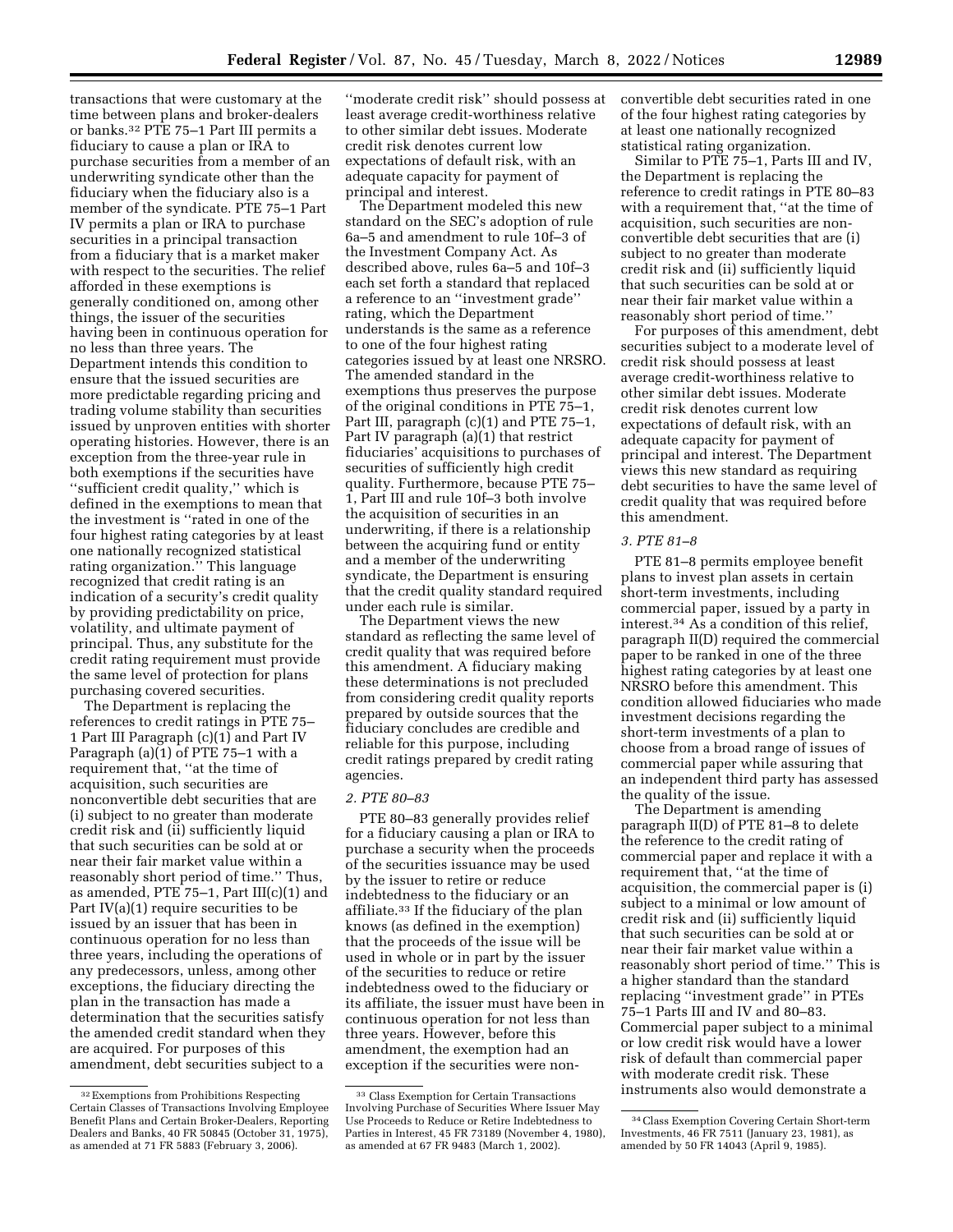strong capacity for principal and interest payments and present aboveaverage credit-worthiness relative to other issues of commercial paper. The Department views the new standard as reflecting the same level of credit quality required before this amendment. As described above, ''minimal or low amount of credit risk'' is an element of the SEC's rule 10f–3 of the Investment Company Act.

The amended PTE 81–8 also relies on the SEC's amendment to rule 2a–7, which requires a security to present ''minimal credit risk'' to the fund. The Department's 2013 proposed amendment to PTE 81–8 would have required the commercial paper to be subject to minimal or low amount of credit risk ''based on factors pertaining to credit quality and the issuer's ability to meet its short-term financial obligations.'' The Department modeled this language on the SEC's 2011 proposed amendment to rule 2a–7, but the SEC did not include this ''based on'' language in its final amendment.35 While the Department has therefore also not included these factors in its amendment to PTE 81–8, fiduciaries investing in commercial paper may choose to consult the factors described in the SEC's proposed amendment to rule 2a–7.

The Department discussed the credit rating requirement in the preamble to the original 1981 exemption. In response to the original 1980 proposal, commenters had raised concerns that the credit ratings condition would limit the investments available to the plan and could prevent plan fiduciaries from making independent judgments about appropriate investments. In finalizing the 1981 exemption, the Department determined that the credit rating condition was an important independent safeguard, but that it was not sufficient to conclude an investment was appropriate for a plan.36 While the Department can no longer require a specified credit rating, the Department reiterates its position from 1981, that ''responsible plan fiduciaries, taking into account all the relevant facts and circumstances'' must determine whether a specific acquisition is appropriate for the plan. For purposes of this amendment, the Department believes that a fiduciary's determination of the commercial paper's credit quality according to the amended standard should, as a matter of prudence, include

the reports or advice of independent third parties, including where appropriate, the commercial paper's credit rating.

### *4. PTE 95–60*

The Department originally granted PTE 95–60<sup>37</sup> in response to the Supreme Court's decision in *John Hancock Mutual Life Insurance Co.* v. *Harris Trust & Savings Bank* (Harris Trust).38 After the Court's decision, there was uncertainty with respect to a number of existing exemptions that had been granted for operating asset pool investment trusts that issue assetbacked, pass-through certificates to plans. Specifically, the Department had previously granted PTE 83–1 39 and the ''Underwriter Exemptions,'' 40 which were conditioned, among other things, on the certificates that were purchased by plans not being subordinated to other classes of certificates issued by the same trust. In a typical asset pool investment trust, one or more classes of subordinated certificates are often purchased by life insurance companies. The Supreme Court held in *Harris Trust*  that insurance company general accounts may be considered ''plan assets'' and raised the potential that servicers and trustees of pools may be engaging in prohibited transactions for the same acts involving the operation of trusts which would be exempt if the certificates were not subordinated.

PTE 95–60 Section III provided an exemption for the operation of asset pool investment trusts if, among other things, the conditions of either PTE 83– 1 or an applicable Underwriter Exemption are met, other than the requirements that the certificates acquired by the general account not be subordinated and receive a rating that is in one of the three highest generic rating categories from an independent rating agency. The Department is amending PTE 95–60 Section III to delete this reference to credit ratings and replacing

39 48 FR 895 (January 7, 1983). PTE 83–1 provides relief for the operation of certain mortgage pool investment trusts and the acquisition and holding by plans of certain mortgage-backed pass-through certificates evidencing interests therein.

40The Underwriter Exemptions are comprised of a number of individual exemptions that rely on credit ratings. See, *e.g.,* PTE 2009–31 (74 FR 59003, November 16, 2009)), amending existing exemptions which provided relief for the operation of certain asset pool investment trusts and the acquisition and holding by plans of certain assetbased pass-through certificates representing interests in those trusts. The amendment provided a six-month period to resolve certain affiliations as a result of corporate transactions.

it with a general reference to the credit quality of the certificates, as required by the relevant underwriter exemption.41 Thus, PTE 95–60 Section  $III(a)(2)$ , as amended, provides that ''[t]he conditions of either PTE 83–1 or the relevant Underwriter Exemption are met, except for the requirements that . . . the certificates acquired by the general account have the credit quality required under the relevant Underwriter Exemption at the time of such acquisition.'' The Department believes that this modification will bring PTE 95–60 into compliance with Dodd-Frank without amending the Underwriter Exemptions.

### *5. PTE 97–41*

If a plan is withdrawing all of its assets from a collective investment fund (CIF) that is maintained by a bank or plan adviser, and that bank or plan adviser is both the investment adviser to the mutual fund and also a fiduciary of the plan, PTE 97–41 permits the plan to purchase shares of mutual funds in exchange for plan assets that are transferred in-kind to the mutual fund from the CIF.42 The exemption generally requires the transferred assets to constitute the plan's pro rata portion of the assets that were held by the CIF immediately before the transfer. However, original Section II(c) provided an exception if, among other requirements, at the time of the transfer, the securities have the same credit

41The term ''Underwriter Exemption'' refers to the following individual Prohibited Transaction Exemptions (PTEs)—PTE 89–88, 54 FR 42582 (October 17, 1989); PTE 89–89, 54 FR 42569 (October 17, 1989); PTE 89–90, 54 FR 42597 (October 17, 1989); PTE 90–22, 55 FR 20542 (May 17, 1990); PTE 90–23, 55 FR 20545 (May 17, 1990); PTE 90–24, 55 FR 20548 (May 17, 1990); PTE 90– 28, 55 FR 21456 (May 24, 1990); PTE 90–29, 55 FR 21459 (May 24, 1990); PTE 90–30, 55 FR 21461 (May 24, 1990); PTE 90–31, 55 FR 23144 (June 6, 1990); PTE 90–32, 55 FR 23147 (June 6, 1990); PTE 90–33, 55 FR 23151 (June 6, 1990); PTE 90–36, 55 FR 25903 (June 25, 1990); PTE 90–39, 55 FR 27713 (July 5, 1990); PTE 90–59, 55 FR 36724 (September 6, 1990); PTE 90–83, 55 FR 50250 (December 5, 1990); PTE 90–84, 55 FR 50252 (December 5, 1990); PTE 90–88, 55 FR 52899 (December 24, 1990); PTE 91–14, 55 FR 48178 (February 22, 1991); PTE 91– 22, 56 FR 03277 (April 18, 1991); PTE 91–23, 56 FR 15936 (April 18, 1991); PTE 91–30, 56 FR 22452 (May 15, 1991); PTE 91–39, 56 FR 33473 (July 22, 1991); PTE 91–62, 56 FR 51406 (October 11, 1991); PTE 93–6, 58 FR 07255 (February 5, 1993); PTE 93– 31, 58 FR 28620 (May 5, 1993); PTE 93–32, 58 FR 28623 (May 14, 1993); PTE 94–29, 59 FR 14675 (March 29, 1994); PTE 94–64, 59 FR 42312 (August 17, 1994); PTE 94–70, 59 FR 50014 (September 30, 1994); PTE 94–73, 59 FR 51213 (October 7, 1994); PTE 94–84, 59 FR 65400 (December 19, 1994); and any other exemption providing similar relief to the extent that the Department expressly determines, as part of the proceeding to grant such exemption, to include the exemption within this definition.

42Class Exemption for Collective Investment Fund Conversion Transactions 62 FR 42830 (August 8, 1997).

<sup>35</sup>The SEC proposed to amend rule 2a–7 in 2011, re-proposed a modified amendment in 2014, and finalized the amendment in 2015. 76 FR 12896 (March 9, 2011); 79 FR 47986 (August 14, 2014); 80 FR 58124 (September 25, 2015).

<sup>36</sup> 46 FR 7509, 7512 (January 23, 1981).

<sup>37</sup>Class Exemption for Certain Transactions Involving Insurance Company General Accounts, 60 FR 35925 (July 12, 1995).

<sup>38</sup> 510 US 86 (1993).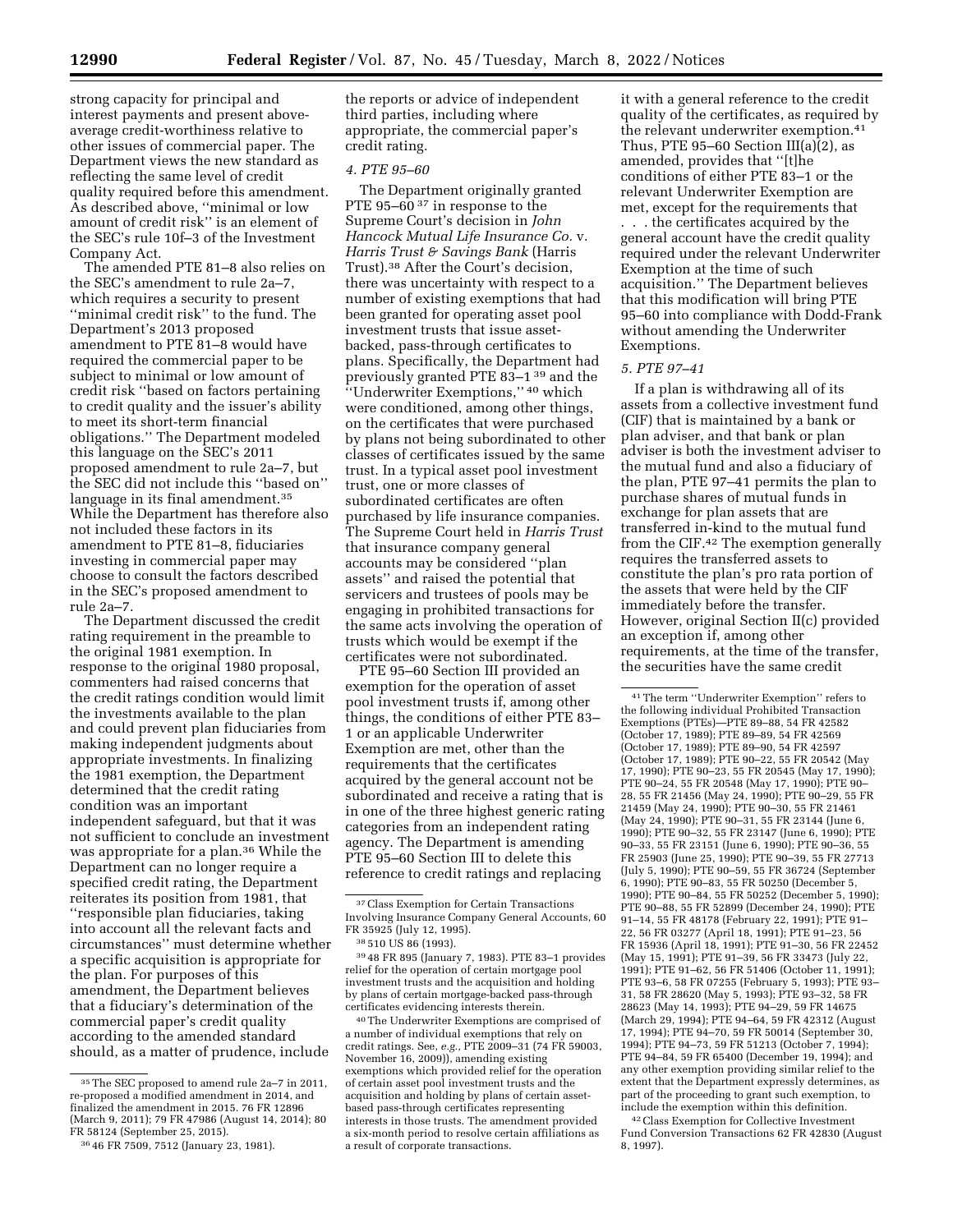ratings from nationally recognized statistical rating organizations. This exception allowed plans to avoid the transaction costs involved in liquidating small positions in fixed-income securities that are not divisible or that can be divided only at substantial cost before their maturity.

The Department is amending the exemption by deleting the requirement that the securities transferred in-kind from a CIF to a mutual fund have the same credit ratings and replacing it with a requirement that the securities must be of the same credit quality. Section II(c), as amended, provides that the allocation of fixed-income securities held by a CIF among the plans on the basis of each plan's pro rata share of the aggregate value of the securities will not fail to meet the requirements of Section II(c) if, among other requirements, the ''securities have the same coupon rate and maturity and at the time of transfer, the same credit quality.''

In making the determination as to the credit quality of fixed income securities for purposes of this amended condition, the Department notes that a fiduciary should, to the extent possible, engage in credit quality comparisons of securities using the same standards (*e.g.,*  employing the same metrics) for each set of securities. The Department believes that an ''apples to apples'' comparison of the credit quality of each security taking into account the same variables would satisfy the amended condition in Section II(c)(2). Furthermore, the Department notes that a fiduciary may rely on reports and advice given by independent third parties, including ratings issued by rating agencies, when making a credit quality determination.

### *6. PTE 2006–16*

PTE 2006–16 permits lending securities that are employee benefit plan assets to certain banks and brokerdealers that are parties in interest to the plan.43 Specific conditions apply to ''Foreign Collateral.'' Under Section V(f)(2) Foreign Collateral included ''foreign sovereign debt securities provided that at least one nationally recognized statistical rating organization has rated in one of its two highest categories either the issue, the issuer or guarantor.'' Under Section V(f)(4) Foreign Collateral included ''irrevocable letters of credit issued by a Foreign Bank, other than the borrower or an affiliate thereof, which has a counterparty rating of investment grade

or better as determined by a nationally recognized statistical rating organization.''

The Department is amending Section V(f)(4) to delete the reference to credit ratings and provide that ''Foreign Collateral'' will include ''irrevocable letters of credit issued by a Foreign Bank, other than the borrower or an affiliate thereof, provided that, at the time the letters of credit are issued, the Foreign Bank's ability to honor its commitments thereunder is subject to no greater than moderate credit risk.'' To satisfy this credit risk requirement, a Foreign Bank would demonstrate at least average credit-worthiness relative to other issuers of similar debt. Moderate credit risk would denote current low expectations of default risk, with an adequate capacity for payment of principal and interest.

In amending Section V(f)(4), the Department is relying on the SEC rule 6a–5. As described above, rule 6a–5 relies on the issuing bank's ability to honor its commitment under the letter of credit, and was designed to reflect the same level of credit quality as the credit ratings they replaced in the Investment Company Act, similar to the ''investment grade'' standard being replaced in Section V(f)(4) of PTE 2006– 16.

The Department is amending Section V(f)(2) to delete the reference to credit ratings and provide that ''Foreign Collateral'' will include foreign sovereign debt securities that are ''(i) subject to a minimal amount of credit risk, and (ii) sufficiently liquid that such securities can be sold at or near their fair market value in the ordinary course of business within seven calendar days.'' To satisfy this credit-worthiness requirement the foreign sovereign debt security should have a very strong ability to repay its debt obligations, and a very low vulnerability to default.

In making this amendment, the Department is relying on SEC's amendment to rules 2a–7 and 5b–3. The amendment to rule 2a–7 governs the securities that certain money market funds may hold as investments. Despite the request in the public comments to define ''minimal credit risk,'' the Department is not adding a definition of such term to the exemption text. The Department believes that the ''minimal credit risk'' standard in rule 2a–7 is an appropriate model for the alternative standard of credit quality in Section V(f)(2), as both provisions reflect credit ratings in one of the two highest rating categories. However, while rule 2a–7 is limited to short-term securities, foreign sovereign debt securities described in Section V(f)(2) could be either long-term

or short-term securities. Therefore, the Department did not include the SEC's language from rule 2a–7 describing the factors to consider. In the case of a short-term foreign sovereign debt security, fiduciaries may wish to consider the issuer's ability to meet its short-term obligations and the factors discussed by the SEC in rule 2a–7 in evaluating the security's credit quality.

The Department's approach also relies on SEC rule 5b–3 which relates to funds entering into repurchase agreements that are collateralized with certain high credit-quality securities. The Department believes that the economic considerations and regulatory framework underpinning securities repurchase agreements is similar to that for securities lending transactions. Thus, the liquidity requirement in amended rule 5b–3 (''sufficiently liquid'' that the securities ''can be sold at approximately their carrying value in the ordinary course of business within seven calendar days'') is appropriate for the alternative standard of credit quality in PTE 2006–16, Section V(f)(2). The Department has determined that the credit risk associated with this new language would differ only slightly from the prior language requiring highest credit quality.

Regarding Sections  $V(f)(2)$  and  $V(f)(4)$ of PTE 2006–16, the Department notes that lending fiduciaries making determinations of credit quality retain the ability after the amendment to consider credit quality determinations prepared by outside sources, including credit ratings issued by rating organizations that fiduciaries conclude are credible and reliable in making determinations of credit worthiness.

### **Paperwork Reduction Act**

According to the Paperwork Reduction Act of 1995 (Pub. L. 104–13) (the PRA), no persons are required to respond to a collection of information unless such collection displays a valid OMB control number. The Department notes that a Federal agency cannot conduct or sponsor a collection of information unless it is approved by OMB under the PRA, and displays a currently valid OMB control number, and the public is not required to respond to a collection of information unless it displays a currently valid OMB control number. See 44 U.S.C. 3507. Also, notwithstanding any other provisions of law, no person shall be subject to penalty for failing to comply with a collection of information if the collection of information does not display a currently valid OMB control number. *See* 44 U.S.C. 3512.

<sup>43</sup>Class Exemption To Permit Certain Loans of Securities by Employee Benefit Plans 71 FR 63786 (October 31, 2006).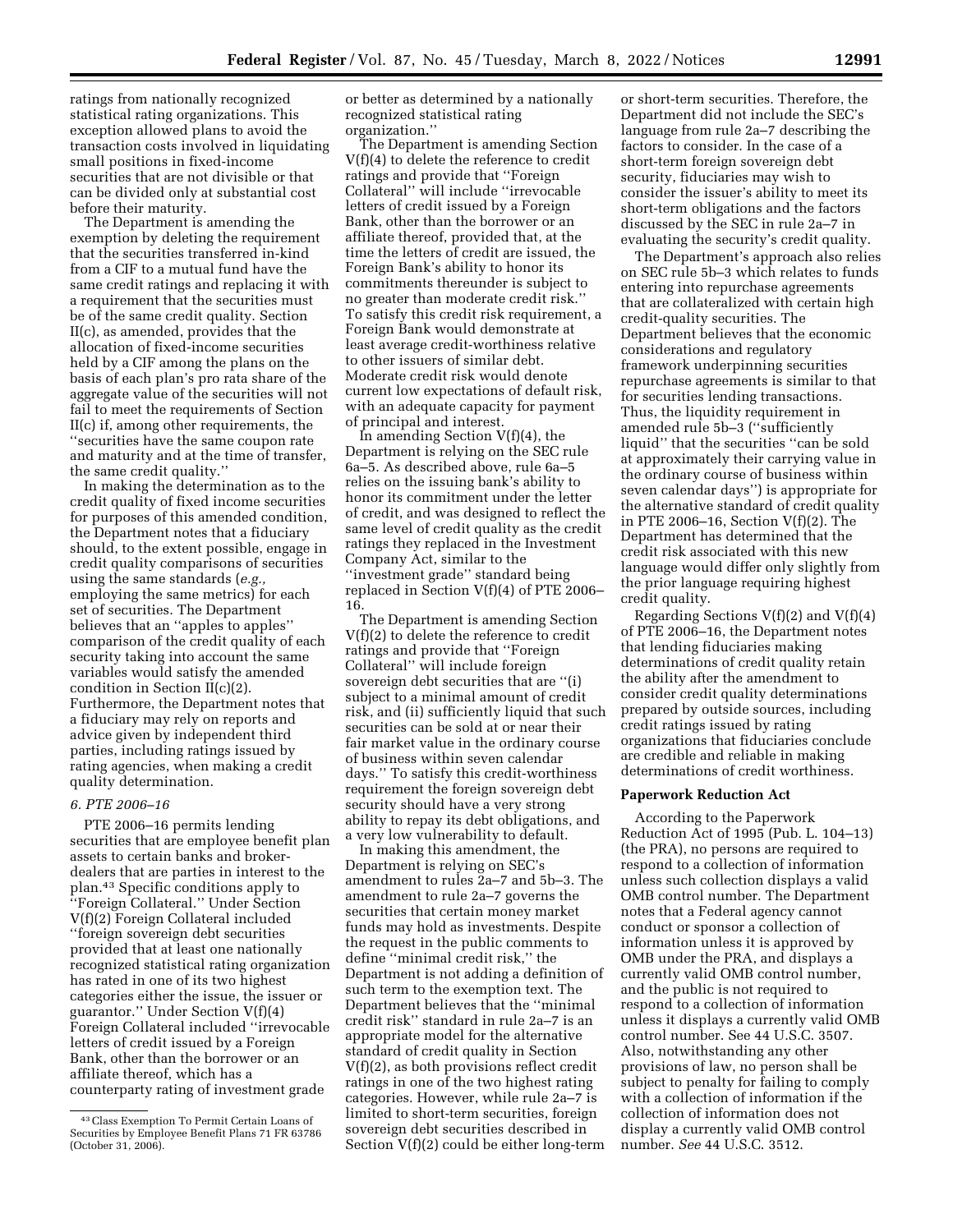The Department has not made a submission to OMB at this time, because the final amendments do not revise the information collection requests contained in the following PTEs: PTE 75–1, which currently is approved by OMB under OMB Control Number 1210–0092 until August 31, 2022; PTE 80–83, which currently is approved by OMB under OMB Control Number 1210–0064 until January 31, 2023; PTE 81–8, which currently is approved by OMB under OMB Control Number 1210–0061 until January 31, 2024; PTE 95–60, which currently is approved by OMB under OMB Control Number 1210–0114 until November 30, 2024; PTE 97–41, which is approved by OMB under OMB Control Number 1210–0104 until April 30, 2022; and PTE 2006–16, which currently is approved by OMB under OMB Control Number 1210–0065 until October 31, 2022.

# **General Information**

The attention of interested persons is directed to the following:

(1) The fact that a transaction is the subject of an exemption under ERISA section 408(a) and Code section 4975(c)(2) does not relieve a fiduciary, or other party in interest or disqualified person with respect to a plan, from certain other provisions of ERISA and the Code, including any prohibited transaction provisions to which the exemption does not apply and the general fiduciary responsibility provisions of ERISA section 404 which require, among other things, that a fiduciary act prudently and discharge his or her duties respecting the plan solely in the interests of the participants and beneficiaries of the plan. Additionally, the fact that a transaction is the subject of an exemption does not affect the requirement of Code section 401(a) that the plan must operate for the exclusive benefit of the employees of the employer maintaining the plan and their beneficiaries;

(2) The Department finds that the exemptions, as amended, are administratively feasible, in the interests of plans, their participants and beneficiaries, IRAs and IRA owners, and protective of the rights of participants and beneficiaries of plans and IRAs;

(3) The exemptions, as amended, are applicable to a particular transaction only if the transaction satisfies the conditions specified in the exemption; and

(4) The exemptions, as amended, are supplemental to, and not in derogation of, any other provisions of ERISA and the Code, including statutory or administrative exemptions and transitional rules. Furthermore, the fact

that a transaction is subject to an administrative or statutory exemption is not dispositive of whether the transaction is in fact a prohibited transaction.

The Department has republished the entire text of the amended PTEs for the convenience of readers. The Department does not intend to make any substantive changes to the PTEs by republishing the full text of the PTEs in this **Federal Register** notice other than the credit rating amendments.

# *PTE 75–1*

Part III is amended to read as follows: The restrictions of section 406 of the Employee Retirement Income Security Act of 1974 (the Act) and the taxes imposed by section 4975(a) and (b) of the Internal Revenue Code of 1954 (the Code), by reason of section 4975(c)(1) of the Code, shall not apply to the purchase or other acquisition of any securities by an employee benefit plan during the existence of an underwriting or selling syndicate with respect to such securities, from any person other than a fiduciary with respect to the plan, when such a fiduciary is a member of such syndicate, provided that the following conditions are met:

(a) No fiduciary who is involved in any way in causing the plan to make the purchase is a manager of such underwriting or selling syndicate, except that this paragraph shall not apply until July 1, 1977. For purposes of this exemption, the term ''manager'' means any member of an underwriting or selling syndicate, who, either alone or together with other members of the syndicate, is authorized to act on behalf of the members of the syndicate in connection with the sale and distribution of the securities being offered or who receives compensation from the members of the syndicate for its services as a manager of the syndicate.

(b) The securities to be purchased or otherwise acquired are—

(1) Part of an issue registered under the Securities Act of 1933 or, if exempt from such registration requirement, are (i) issued or guaranteed by the United States or by any person controlled or supervised by and acting as an instrumentality of the United States pursuant to authority granted by the Congress of the United States, (ii) issued by a bank, (iii) issued by a common or contract carrier, if such issuance is subject to the provisions of section 20a of the Interstate Commerce Act, as amended, (iv) exempt from such registration requirement pursuant to a Federal statue other than the Securities Act of 1933, or (v) are the subject of a

distribution and are of a class which is required to be registered under section 12 of the Securities Exchange Act of 1934 (15 U.S.C. 781), and the issuer of which has been subject to the reporting requirements of section 13 of that Act (15 U.S.C. 78m) for a period of at least 90 days immediately preceding the sale of securities and has filed all reports required to be filed thereunder with the Securities and Exchange Commission during the preceding 12 months.

(2) Purchased at not more than the public offering price prior to the end of the first full business day after the final terms of the securities have been fixed and announced to the public, except that:

(i) If such securities are offered for subscription upon exercise of rights, they are purchased on or before the fourth day preceding the day on which the rights offering terminates; or

(ii) If such securities are debt securities, they may be purchased at a public offering price on a day subsequent to the end of such first full business day, provided that the interest rates on comparable debt securities offered to the public subsequent to such first full business day and prior to the purchase are less than the interest rate of the debt securities being purchased.

(3) Offered pursuant to an underwriting agreement under which the members of the syndicate are committed to purchase all of the securities being offered, expect if—

(i) Such securities are purchased by others pursuant to a rights offering; or

(ii) Such securities are offered pursuant to an over-allotment option.

(c) The issuer of such securities has been in continuous operation for not less than three years, including the operations of any predecessors, unless—

(1) Effective May 9, 2022, at the time of acquisition, such securities are nonconvertible debt securities that are (i) subject to no greater than moderate credit risk and (ii) sufficiently liquid that such securities can be sold at or near their fair market value within a reasonably short period of time;

(2) Such securities are issued or fully guaranteed by a person described in paragraph (b)(1)(i) of this exemption; or

(3) Such securities are fully guaranteed by a person who has issued securities described in in paragraph  $(b)(1)(ii)$ ,  $(iii)$ ,  $(iv)$  or  $(v)$  and this paragraph (c).

(d) The amount of such securities to be purchased or otherwise acquired by the plan does not exceed three percent of the total amount of such securities being offered.

(e) The consideration to be paid by the plan in purchasing or otherwise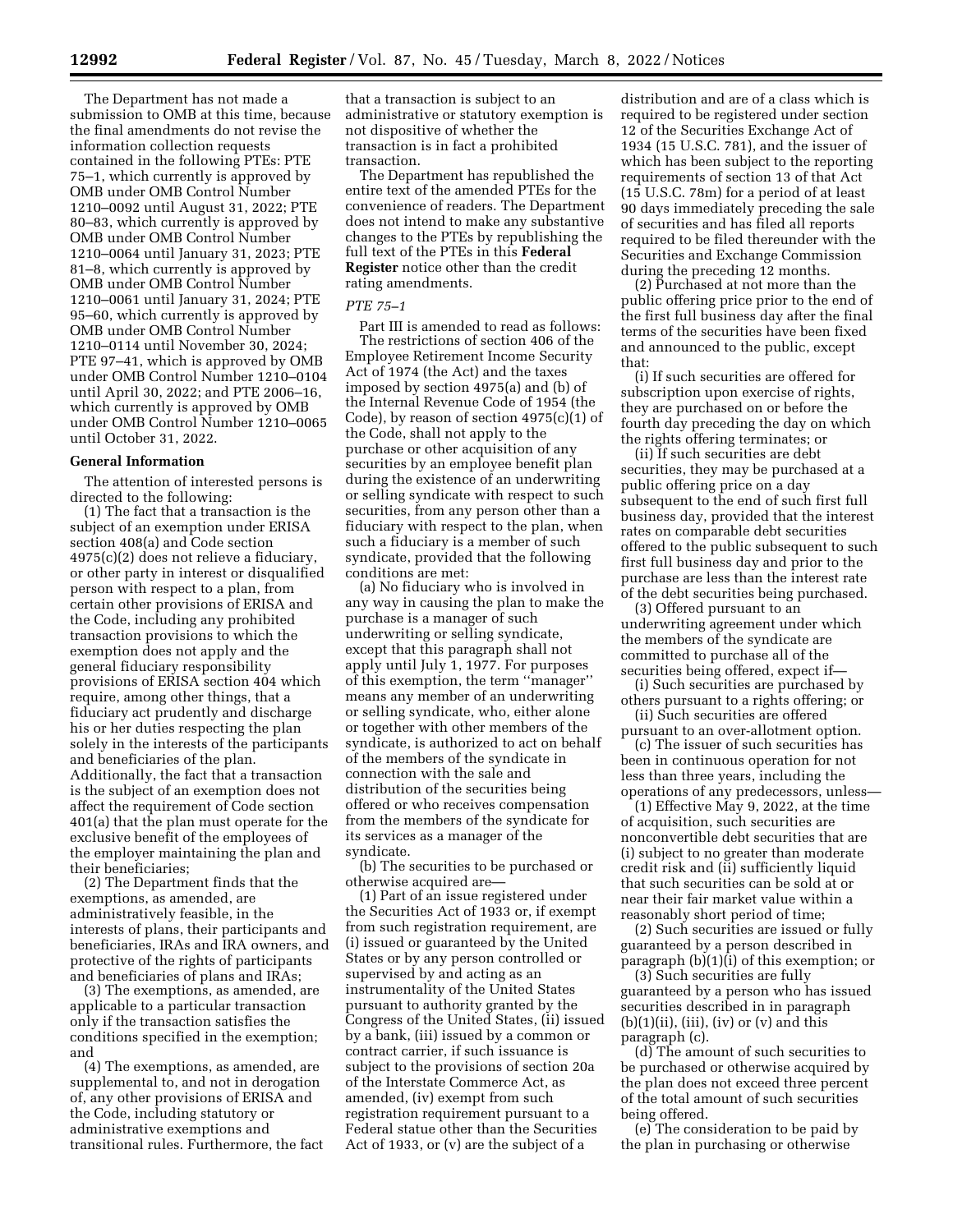acquiring such securities does not exceed three percent of the fair market value of the total assets of the plan as of the last day of the most recent fiscal quarter of the plan prior to such transaction, provided that if such consideration exceeds \$1 million, it does not exceed one percent of such fair market value of the total assets of the plan.

(f) The plan maintains or causes to be maintained for a period of six years from the date of such transaction such records as are necessary to enable the persons described in paragraph (g) of this exemption to determine whether the conditions of this exemption have been met, except that a prohibited transaction will not be deemed to have occurred if, due to circumstances beyond the control of the plan fiduciaries, such records are lost or destroyed prior to the end of such sixyear period.

(g) Notwithstanding anything to the contrary in subsections (a)(2) and (b) of section 504 of the Act, the records referred to in paragraph (f) are unconditionally available for examination during normal business hours by duly authorized employees of (1) the Department of Labor, (2) the Internal Revenue Service, (3) plan participants and beneficiaries, (4) any employer of plan participants and beneficiaries, and (5) any employee organization any of whose members are covered by such plan.

If such securities are purchased by the plan from a party in interest or disqualified person with respect to the plan, such party in interest or disqualified person shall not be subject to the civil penalty which may be assessed under section 502(i) of the Act, or to the taxes imposed by section 4975(a) and (b) of the Code, if the conditions of this exemption are not met. However, if such securities are purchased from a party in interest or disqualified person with respect to the plan, the restrictions of section 406(a) of the Act shall apply to any fiduciary with respect to the plan and the taxes imposed by section 4975(a) and (b) of the Code, by reason of section  $4975(c)(1)(A)$  through (D) of the Code, shall apply to such party in interest or disqualified person, unless the conditions for exemption of Part II of this notice (relating to certain principal transactions) are met.

For purposes of this exemption, the term ''fiduciary'' shall include such fiduciary and any affiliates of such fiduciary, and the term ''affiliate'' shall be defined in the same manner as that term is defined in 29 CFR 2510.3–21(e) and 26 CFR 54.4975–9(e). Part IV is amended to read as follows:

The restrictions of section 406 of the Employee Retirement Income Security Act of 1974 (the Act) and the taxes imposed by section 4975(a) and (b) of the Internal Revenue Code of 1954 (the Code), by reason of section 4975(c)(1) of the Code, shall not apply to any purchase or sale of any securities by an employee benefit plan from or to a market-maker with respect to such securities who is also a fiduciary with respect to such plan, provided that the following conditions are met:

(a) The issuer of such securities has been in continuous operation for not less than three years, including the operations of any predecessors, unless—

(1) Effective May 9, 2022, at the time of acquisition, such securities are nonconvertible debt securities that are (i) subject to no greater than moderate credit risk and (ii) sufficiently liquid that such securities can be sold at or near their fair market value within a reasonably short period of time;

(2) Such securities are issued or guaranteed by the United States or by any person controlled or supervised by and acting as an instrumentality of the United States pursuant to authority granted by the Congress of the United States, or

(3) Such securities are fully guaranteed by a person described in this paragraph (a).

(b) As a result of purchasing such securities—

(1) The fair market value of the aggregate amount of such securities owned, directly or indirectly, by the plan and with respect to which such fiduciary is a fiduciary, does not exceed three percent of the fair market value of the assets of the plan with respect to which such fiduciary is a fiduciary, as of the last day of the most recent fiscal quarter of the plan prior to such transaction, provided that if the fair market value of such securities exceeds \$1 million, it does not exceed one percent of such fair market value of such assets of the plan, except that this paragraph shall not apply to securities described in paragraph (a)(2) of this exemption; and

(2) The fair market value of the aggregate amount of all securities for which such fiduciary is a market-maker, which are owned, directly or indirectly, by the plan and with respect to which such fiduciary is a fiduciary, does not exceed 10 percent of the fair market value of the assets of the plan with respect to which such fiduciary is a fiduciary, as of the last day of the most recent fiscal quarter of the plan prior to such transaction, except that this

paragraph shall not apply to securities described in paragraph (a)(2) of this exemption.

(c) At least one person other than such fiduciary is a market-maker with respect to such securities.

(d) The transaction is executed at a net price to the plan for the number of shares or other units to be purchased or sold in the transaction which is more favorable to the plan than that which such fiduciary, acting in good faith, reasonably believes to be available at the time of such transaction from all other market-makers with respect to such securities.

(e) The plan maintains or causes to be maintained for a period of six years from the date of such transaction such records as are necessary to enable the persons described in paragraph (f) of this exemption to determine whether the conditions of this exemption have been met, except that a prohibited transaction will not be deemed to have occurred if, due to circumstances beyond the control of the plan fiduciaries, such records are lost or destroyed prior to the end of such six year period.

(f) Notwithstanding anything to the contrary in subsections (a)(2) and (b) of section 504 of the Act, the records referred to in paragraph (e) are unconditionally available for examination during normal business hours by duly authorized employees of (1) the Department of Labor, (2) the Internal Revenue Service, (3) plan participants and beneficiaries, (4) any employer of plan participants and beneficiaries, and (5) any employee organization any of whose members are covered by such plan.

For purposes of this exemption— (1) The term ''market-maker'' shall mean any specialist permitted to act as a dealer, and any dealer who, with respect to a security, holds himself out (by entering quotations in an interdealer communications system or otherwise) as being willing to buy and sell such security for his own account on a regular or continuous basis.

(2) The term ''fiduciary'' shall include such fiduciary and any affiliates of such fiduciary, and the term ''affiliate'' shall be defined in the same manner as that term is defined in 29 CFR 2510.3–21(e) and 26 CFR 54.4975–9(e).

### *PTE 80–83*

PTE 80–83 is amended to read as follows:

### I. Transactions

A. Effective January 1, 1975 the restrictions of section  $406(a)(1)(A)$ through (D) of the Act and the taxes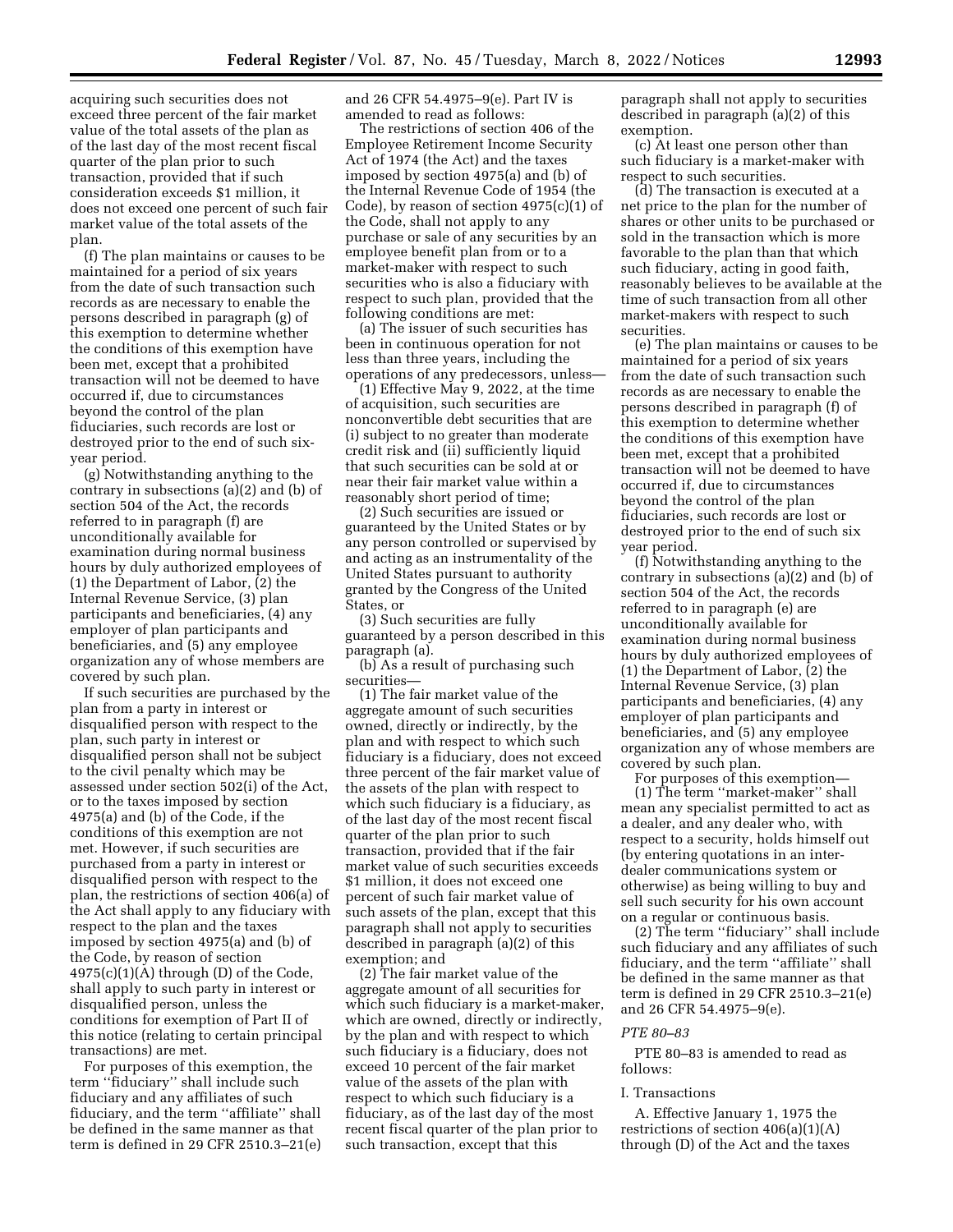imposed by reason of section  $4975(c)(1)(A)$  through (D) of the Code shall not apply to the purchase or other acquisition prior to December 1, 1980 in a public offering (defined in Section II(B)) of securities by a fiduciary on behalf of an employee benefit plan solely because the proceeds from the sale were or were to be used by the issuer of the securities to retire or reduce indebtedness owed to a party in interest with respect to the plan other than the fiduciary, *provided that* the price paid by the plan for the securities does not exceed adequate consideration as defined in section 3(18) of the Act.

B. Subject to the conditions described in section II(A), effective December 1, 1980, the restrictions of sections  $406(a)(1)(A)$  through (D) of the Act and the taxes imposed by reason of section  $4975(c)(1)(A)$  through (D) of the Code shall not apply to the purchase or other acquisition in a public offering (defined in section II(B)) of securities by a fiduciary on behalf of an employee benefit plan solely because the proceeds from the sale may be used by the issuer of the securities to retire or reduce indebtedness owed to a party in interest of the plan other than the fiduciary.

C. Subject to conditions described in section II(A), effective January 1, 1975, the restrictions of sections  $406(a)(1)(A)$ through  $(D)$  and  $406(b)(1)$  and  $(2)$  of the Act and the taxes imposed by reason of section  $4975(c)(1)(A)$  through  $(E)$  of the Code shall not apply to the purchase or other acquisition in a public offering (defined in section II(B)) of securities by a fiduciary, which is a bank or an affiliate thereof, on behalf of an employee benefit plan solely because the proceeds from the sale may be used by the issuer of the securities to retire or reduce indebtedness owed to such fiduciary or any affiliate thereof, provided that, if such fiduciary of the plan knows (as defined in paragraph 7) that the proceeds of this issue will be used in whole or in part by the issuer of the securities to reduce or retire indebtedness owed to such fiduciary or affiliate thereof, the transaction shall have complied with the conditions set forth in paragraph 1 through 6 below:

1. Such securities are purchased prior to the end of the first full business day after the securities have been offered to the public, except that—

a. If such securities are offered for subscription upon exercise of rights, they may be purchased on or before the fourth day preceding the day on which the rights offering terminates; or

b. If such securities are debt securities, they may be purchased on a day subsequent to the end of such first full business day, if the effective interest

rates on comparable debt securities offered to the public subsequent to such first full business day and prior to the purchase are less than effective interest rate of the debt securities being purchased;

2. Such securities are offered by the issuer pursuant to an underwriting agreement under which the members of the underwriting syndicate are committed to purchase all of the securities being offered, except if the securities

a. Are purchased by others pursuant to a rights offering, or

b. Are offered pursuant to an overallotment option;

3. Effective May 9, 2022, the issuer of such securities has been in continuous operation for not less than three years, including the operations of any predecessors, unless at the time of acquisition, such securities are nonconvertible debt securities that are (i) subject to no greater than moderate credit risk and (ii) sufficiently liquid that such securities can be sold at or near their fair market value within a reasonably short period of time;

4. The amount of securities purchased or otherwise acquired on behalf of the plan by the fiduciary does not exceed three percent of the total amount of the securities being offered;

5. The consideration to be paid by any plan in purchasing or otherwise acquiring such securities does not exceed three percent of the fair market value, as of the most recent valuation date of the plan prior to such transaction, of the plan assets which are subject to the management and control of such fiduciary;

6. The total amount of securities in any single offering purchased by the fiduciary on behalf of the plan together with the total amount of such securities purchased by such fiduciary acting as a fiduciary on behalf of any other employee benefit plan subject to Title I of the Act does not exceed 10 percent of the amount of the offering;

7. As used in this section I(C), a fiduciary will be deemed to know that the proceeds of an issuance of securities will be used in whole or in part by the issuer of the securities to reduce or retire indebtedness owed to such fiduciary or an affiliate thereof, if

a. Such knowledge is actually communicated to, or

b. Information reasonably sufficient to cause belief that the proceeds will be used in whole or in part by the issuer of the securities to reduce or retire indebtedness owed to the fiduciary, or an affiliate thereof, is possessed by, the officers or employees of the fiduciary, who are authorized to be involved in

carrying out the investment responsibilities, obligations, or duties of the fiduciary, or who in fact are involved in carrying out such responsibilities, obligations, or duties, regarding the purchase or other acquisition.

D. Effective January 1, 1975, the restrictions of sections  $406(a)(1)(A)$ through  $(D)$  and  $406(b)(1)$  and  $(2)$  of the Act and the taxes imposed by reason of section  $4975(c)(1)(A)$  through  $(E)$  of the Code shall not apply to the receipt by a party in interest of any of the proceeds resulting from the issuance, in a public offering (as defined in section II(B)), of securities merely because such proceeds are used by the issuer of the securities to retire or reduce indebtedness owed to the party in interest provided that, when such party in interest is a fiduciary acquiring such securities on behalf of a plan, such fiduciary is a bank or an affiliate thereof (as defined in section II(B)) which meets the provisions of section I(C) of this exemption.

### II. General Conditions

A. The following conditions apply to the transactions described in section I(B) and (C) above:

1. The price paid by the plan fiduciary for the securities shall not be in excess of the offering price described in an effective registration statement under the Securities Act of 1933 covering such securities, or in the case of securities described in section II(B)(1)(b), in the offering circular required under applicable federal law;

2. (a) The fiduciary, on behalf of the plan, maintains for a period of six years from the date of the transaction the records necessary to enable the persons described in section  $II(A)(2)(b)$  below to determine whether the conditions of this exemption have been met, except that a prohibited transaction will not be deemed to have occurred if, due to circumstances beyond the control of the fiduciary, the records are lost or destroyed prior to the end of the sixyear period;

(b) Notwithstanding any provisions of subsections (a)(2) and (b) of section 504 of the Act, the records referred to in section  $II(A)(2)(a)$  above are unconditionally available at their customary location for examination during normal business hours by:

(i) Any duly authorized employee or representative of the Department of Labor or the Internal Revenue Service,

(ii) Any fiduciary of a plan who has authority to manage and control the assets of the plan, or to allocate to another fiduciary the authority to manage and control the assets of the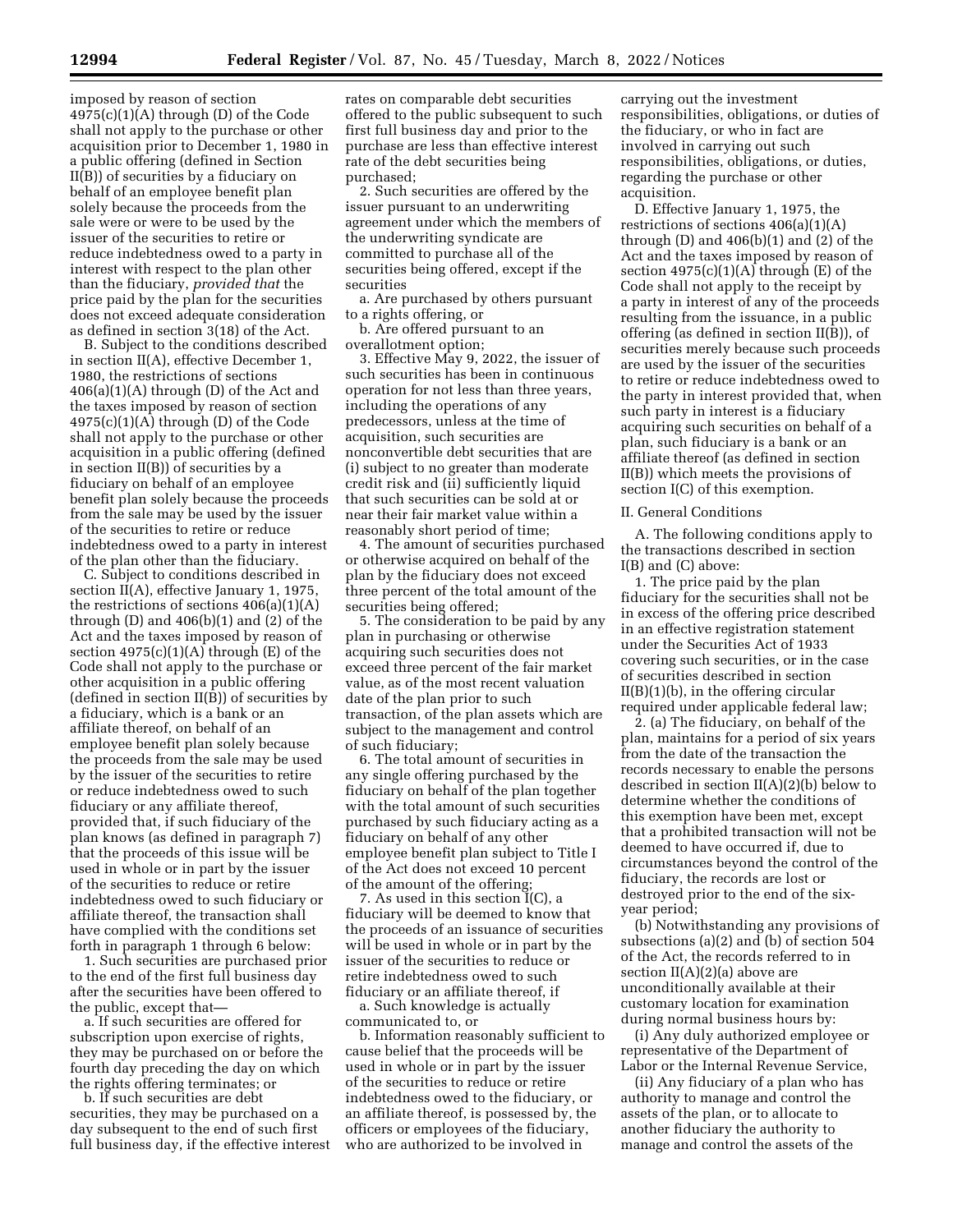plan, or any duly authorized employee or representative of such fiduciary,

(iii) Any contributing employer to the plan or representative of such employer,

(iv) Any participant or beneficiary of the plan or any duly authorized employee or representative of such participant or beneficiary.

(v) None of the persons described in subparagraph (ii) through (iv) of this paragraph shall be authorized to examine any fiduciary's trade secrets or required to be kept commercial or financial information which is privileged or required to be kept confidential.

B. For the purposes of the exemptions contained in Part I,

1. The term ''public offering'' means

a. The offering of securities registered under the Securities Act of 1933 (Securities Act), or

b. The offerings of securities exempt from registration under the Securities Act which are

(i) Issued by a bank,

(ii) Issued by a motor carrier if such issuance is subject to the provisions of section 214 of the Interstate Commerce Act, as amended,

(iii) Exempt from the registration requirements of the Securities Act pursuant to a federal statute other than the Securities Act, or

(iv) The subject of a distribution and of a class which is required to be registered under section 12 of the Securities Exchange Act of 1934 (15 U.S.C. 781), and the issuer of which has been subject to the reporting requirements of section 13 of that Act (15 U.S.C. 78m) for a period of at least 90 days immediately preceding the sale of securities and has filed all reports required to be filed thereunder with the Securities and Exchange Commission during the preceding 12 months.

2. An ''affiliate'' of a bank means any entity directly or indirectly, through one or more intermediaries, controlling, controlled by, or under common control with such bank.

For the purposes of this paragraph, the term ''control'' means the power to exercise a controlling influence over the management or policies of a person other than an individual.

3. Each plan participating in a collective or commingled fund shall be considered to own the same proportionate undivided interest in each asset of the collective investment fund as its proportionate interest in the total assets of the collective investment fund as calculated on the most recent preceding valuation date of the fund.

4. For purposes of this exemption, the terms ''employee benefit plan'' and "plan" refer to an employee benefit plan

described in section 3(3) of ERISA and/ or a plan described in section 4975(e)(1) of the Code.

# *PTE 81–8*

*PTE 81–8 is amended to read as follows:* Effective January 1,1975, the restrictions of sections 406(a)(1)(A), (B) and (D) of the Act, and the taxes imposed by reason of section 4975(c)(1)(A), (B) and (D) of the Code shall not apply to an investment of employee benefit plan assets which involves the purchase or other acquisition, holding, sale, exchange or redemption by or on behalf of an employee benefit plan of the following:

I. Banker's Acceptances

A banker's acceptance that is issued by a bank if:

A. The banker's acceptance has a stated maturity date of one year or less from the date of issue or has a maturity date of one year or less from the date of purchase on behalf of the plan;

B. Neither the bank nor any affiliate of the bank has discretionary authority or control with respect to the investment of the plan assets involved in the transaction or renders investment advice (within the meaning of 29 CFR 2510.3–21(c)) with respect to those assets;

C. The terms of the transaction are at least as favorable to the plan as those of an arm's length transaction with an unrelated party would be; and,

D. With respect to transactions occurring on or after April 23, 1981 the bank issuing the banker's acceptance is supervised by the United States or a State.

### II. Commercial Paper

Commercial paper if: A. It is not issued by an employer any of whose employees are covered by the plan or by an affiliate of such employer;

B. It has a stated maturity date of nine months or less from the date of issue, exclusive of days of grace, or is a renewal of an issue of commercial paper the maturity of which is likewise limited;

C. Neither the issuer of the commercial paper, any guarantor of the commercial paper, nor an affiliate of such issuer or guarantor, has discretionary authority or control with respect to the investment of the plan assets involved in the transaction or renders investment advice (within the meaning of 29 CFR 2510.3–21(c)) with respect to those assets;

D. With respect to an acquisition or holding of commercial paper (including an acquisition by exchange) occurring on or after May 9, 2022, at the time of

acquisition, the commercial paper is (i) subject to a minimal or low amount of credit risk and (ii) sufficiently liquid that such securities can be sold at or near their fair market value within a reasonably short period of time.

### III. Repurchase Agreements

A repurchase agreement (or securities or other instruments under cover of a repurchase agreement) in which the seller of the underlying securities or other instruments is a bank which is supervised by the United States or a State; a broker-dealer registered under the Securities Exchange Act of 1934; or a dealer who makes primary markets in securities of the United States government or any agency thereof or in bankers acceptances and reports daily to the Federal Reserve Bank of New York its position with respect to these obligations, if each of the following conditions are satisfied.

A. The repurchase agreement is embodied in, or is entered into pursuant to, a written agreement the terms of which are at least as favorable to the plan as an arm's length transaction with an unrelated party would be. For transactions occurring before April 23, 1981 a written confirmation of a repurchase agreement whose terms were at least as favorable to the plan as an arm's length transaction with an unrelated party will be deemed to satisfy this condition.

B. The plan receives interest at a rate no less than that which it would receive in a comparable transaction with an unrelated party.

C. The repurchase agreement has a duration of one year or less.

D. The plan receives securities, banker's acceptances, commercial paper, or certificates of deposit having a market value equal to not less than 100 percent of the purchase price paid by the plan.

E. Upon expiration of the repurchase agreement and return of the securities or other instruments to the bank, brokerdealer or dealer (seller), the seller transfers to the plan an amount equal to the purchase price plus the appropriate interest.

F. Neither the seller nor an affiliate of the seller has discretionary authority or control with respect to the investment of the plan assets involved in the transaction or renders investment advice (within the meaning of 29 CFR 2510.3–21(c)) with respect to those assets.

G. The securities, banker's acceptances, commercial paper or certificates of deposit received by the plan—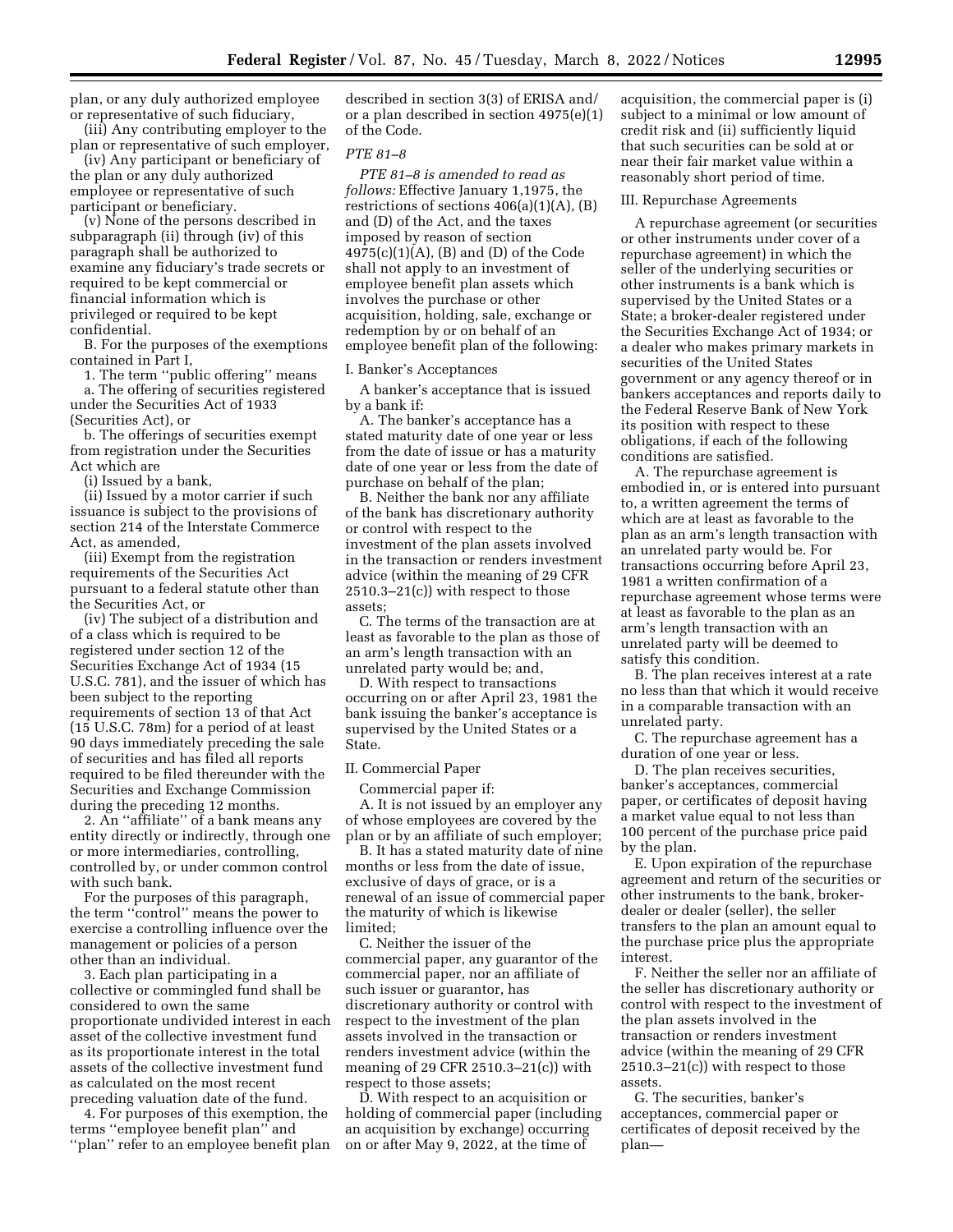(1) Could be acquired directly by the plan in a transaction not covered by this section III without violating sections 406(a)(1)(E), 406(a)(2) or 407(a) of the Act; and,

(2) If the securities are subject to the provisions of the Securities Act of 1933, they are obligations that are not ''restricted securities'' within the meaning of Rule 144 under that act.

H. With respect to transactions occurring on or after April 23, 1981,

(1) If the market value of the underlying securities or other instruments falls below the purchase price at any time during the term of the agreement, the plan may, under the written agreement required by paragraph A of this section, require the seller to deliver, by the close of business on the following business day, additional securities or other instruments the market value of which, together with the market value of securities previously delivered or sold to the plan under the repurchase agreement, equals at least 100 percent of the purchase price paid by the plan;

(2) If the seller does not deliver additional securities or other instruments as required above, the plan may terminate the agreement, and, if upon termination or expiration of the agreement, the amount owing is not paid to the plan, the plan may sell the securities or other instruments and apply the proceeds against the obligations of the seller under the agreement, and against any expenses associated with the sale; and,

(3) The seller agrees to furnish the plan with the most recent available audited statement of its financial condition as well as its most recent available unaudited statement, agrees to furnish additional audited and unaudited statements of its financial condition as they are issued and either: (A) Agrees that each repurchase agreement transaction pursuant to the agreement shall constitute a representation by the seller that there has been no material adverse change in its financial condition since the date of the last statement furnished that has not been disclosed to the plan fiduciary with whom such written agreement is made; or (B) prior to each repurchase agreement transaction, the seller represents that, as of the time the transaction is negotiated, there has been no material adverse change in its financial condition since the date of the last statement furnished that has not been disclosed to the plan fiduciary with whom such written agreement is made.

(4) In the event of termination and sale as described in (2) above, the seller

pays to the plan the amount of any remaining obligations and expenses not covered by the sale of the securities or other instruments, plus interest at a reasonable rate.

If a seller involved in a repurchase agreement covered by this exemption fails to comply with any condition of this exemption in the course of engaging in the repurchase agreement, the plan fiduciary who caused the plan to engage in such repurchase agreement shall not be deemed to have caused the plan to engage in a transaction prohibited by section  $406(a)(1)(A)$  through  $(D)$  of the Act solely by reason of the seller's failure to comply with the conditions of the exemption.

### IV. Certificates of Deposit

A certificate of deposit that is issued by a bank which is supervised by the United States or a State if neither the bank nor any affiliate of the bank has discretionary authority or control with respect to the investment of the plan assets involved in the transaction or renders investment advice (within the meaning of 29 CFR 2510.3–21(c)) with respect to those assets.

V. Securities of Banks

A security issued by a bank or an affiliate of the bank if:

A. The bank is supervised by the United States or a State;

B. The bank is a party in interest or disqualified person with respect to the plan solely by reason of the furnishing of checking account or related services to the plan;

C. The terms of the transaction are at least as favorable to the plan as those of an arm's-length transaction with an unrelated party would be; and

D. The investment is not part of an arrangement under which the bank causes a transaction to be made with or for the benefit of a party in interest or disqualified person.

For purposes of this exemption the term ''affiliate'' is defined in 29 CFR 2510.3–21(e).

For purposes of this exemption, the terms ''employee benefit plan'' and ''plan'' refer to an employee benefit plan described in ERISA section 3(3) and/or a plan described in section 4975(e)(1) of the Code.

### *PTE 95–60*

PTE 95–60 is amended to read as follows:

### Section I—Basic Exemption

The restrictions of sections 406(a) and 407(a) of the Act and the taxes imposed by section 4975(a) and (b) of the Code by reason of section  $4975(c)(1)(A)$ 

through (D) of the Code shall not apply to the transactions described below if the applicable conditions set forth in section IV are met.

(a) General Exemption. Any transaction between a party in interest with respect to a plan and an insurance company general account in which the plan has an interest either as a contractholder or as the beneficial owner of a contract, or any acquisition, or holding by the general account of employer securities or employer real property, if at the time of the transaction, acquisition, or holding, the amount of reserves and liabilities for the general account contract(s) held by or on behalf of the plan, as defined by the annual statement for life insurance companies approved by the National Association of Insurance Commissioners (NAIC Annual Statement) together with the amount of the reserves and liabilities for the general account contracts held by or on behalf of any other plans maintained by the same employer (or affiliate thereof as defined in section  $V(a)(1)$  or by the same employee organization, as defined by the NAIC Annual Statement in the general account do not exceed 10% of the total reserves and liabilities of the general account (exclusive of separate account liabilities) plus surplus as set forth in the NAIC Annual Statement filed with the state of domicile of the insurer. For purposes of determining the percentage limitation, the amount of reserves and liabilities for the general account contract(s) held by or on behalf of a plan shall be determined before reduction for credits on account of any reinsurance ceded on a coinsurance basis. Notwithstanding the foregoing, the 10% limitation is only applicable to transactions occurring on or after July 12, 1995.

(b) Excess Holdings Exemption for Employee Benefit Plans. Any acquisition or holding of qualifying employer securities or qualifying employer real property by a plan (other than through an insurance company general account), if:

(1) The acquisition or holding contravenes the restrictions of section 406(a)(1)(E), 406(a)(2), and 407(a) of the Act solely by reason of being aggregated with employer securities or employer real property held by an insurance company general account in which the plan has an interest; and

(2) The percentage limitation of paragraph (a) of this section is met.

### Section II—Specific Exemptions

(a) Transactions with persons who are parties in interest to the plan solely by reason of being certain service providers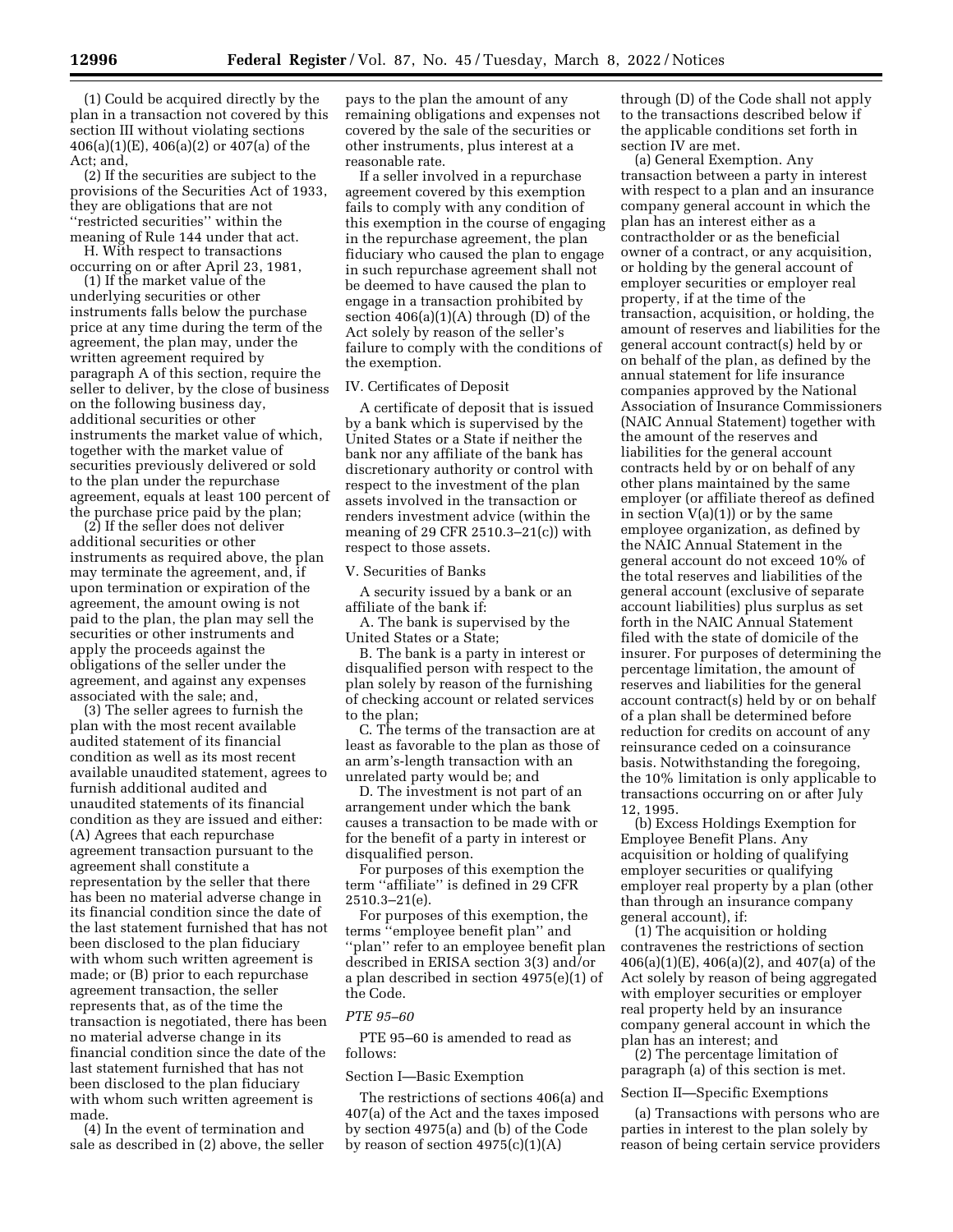or certain affiliates of service providers. The restrictions of section 406(a)(1)(A) through (D) of the Act and the taxes imposed by section 4975(a) and (b) of the Code by reason of section  $4975(c)(1)(A)$  through  $(D)$  of the Code shall not apply to any transaction to which the above restrictions or taxes would otherwise apply solely because a person is deemed to be a party in interest (including a fiduciary) with respect to a plan as a result of providing services to an insurance company general account in which the plan has an interest either as a contractholder or as the beneficial owner of a contract (or as a result of a relationship to such service provider described in section 3(14)(F), (G), (H) or (I) of the Act or section 4975(e)(2)(F), (G), (H) or (I) of the Code), if the applicable conditions set forth in section IV are met.

(b) Transactions involving place of public accommodation. The restrictions of sections  $406(a)(1)(A)$  through  $(D)$ , 406(b)(1) and (b)(2) of the Act and the taxes imposed by section 4975(a) and (b) of the Code by reason of section  $4975(c)(1)(A)$  through  $(E)$  of the Code shall not apply to the furnishing of services, facilities, and any goods incidental to such services and facilities by a place of public accommodation owned by an insurance company general account to a party in interest with respect to a plan that has an interest as a contractholder or beneficial owner of a contract in the insurance company general account, if the services, facilities, and incidental goods are furnished on a comparable basis to the general public.

Section III—Specific Exemption for Operation of Asset Pool Investment Trusts

(a) The restrictions of sections 406(a), 406(b), and 407(a) of the Act and the taxes imposed by section 4975(a) and (b) of the Code by reason of section 4975(c) of the Code shall not apply to transactions in connection with the servicing, management, and operation of a trust in which an insurance company general account has an interest as a result of its acquisition of certificates issued by the trust, provided:

(1) The trust is described in Prohibited Transaction Exemption 83–1 (48 FR 895, January 7, 1983) or in one of the Underwriter Exemptions (as defined in section V(h) below):

(2) The conditions of either PTE 83– 1 or the relevant Underwriter Exemption are met, except for the requirements that:

(A) The rights and interests evidenced by the certificates acquired by the general account are not subordinated to

the rights and interests evidenced by other certificates of the same trust; and

(B) Effective May 9, 2022, the certificates acquired by the general account have the credit quality required under the relevant Underwriter Exemption at the time of such acquisition.

Notwithstanding the foregoing, the exemption shall apply to a transaction described in this section III if: (i) A plan acquired certificates in a transaction that was not prohibited, or otherwise satisfied the conditions of Part II or Part III of PTE 75–1 (40 FR 50845, October 31, 1975); (ii) the underlying assets of a trust include plan assets under section 2510.3–101(f) of the plan assets regulation with respect to the class of certificates acquired by the plan as a result of an insurance company general account investment in any class of certificates; and (iii) the requirements of this section  $III(a)(1)$  and  $(2)$  are met, except that the words ''acquired by the general account'' in section III(a)(2)(A) and (B) should be construed to mean ''acquired by the plan.''

(b) The restrictions of section 406(a)(1)(A) through (D) of the Act and the taxes imposed by section 4975(a) and (b) of the Code by reason of section  $4975(c)(1)(A)$  through (D) of the Code shall not apply to any transaction to which the above restrictions or taxes would otherwise apply merely because a person is deemed to be a party in interest (including a fiduciary) with respect to a plan as a result of providing services to a plan (or as a result of a relationship to such service provider described in section 3(14)(F), (G), (H), or (I) of the Act or section  $4975(e)(2)(F)$ , (G), (H), or (I) of the Code) solely because of the plan's ownership of certificates issued by a trust that satisfies the requirements described in section III(a) above.

### Section IV—General Conditions

(a) At the time the transaction is entered into, and at the time of any subsequent renewal thereof that requires the consent of the insurance company, the terms of the transaction are at least as favorable to the insurance company general account as the terms generally available in arm's-length transactions between unrelated parties.

(b) The transaction is not part of an agreement, arrangement, or understanding designed to benefit a party in interest.

(c) The party in interest is not the insurance company, any pooled separate account of the insurance company, or an affiliate of the insurance company.

### Section V—Definitions

For the purpose of this exemption: (a) An ''affiliate'' of a person means—

(1) Any person directly or indirectly, through one or more intermediaries, controlling, controlled by, or under common control with the person;

(2) Any officer, director, employee (including, in the case of an insurance company, an insurance agent thereof, whether or not the agent is a common law employee of the insurance company), or relative of, or partner in, any such person; and

(3) Any corporation or partnership of which such person is an officer, director, partner, or employee.

(b) The term ''control'' means the power to exercise a controlling influence over the management or policies of a person other than an individual.

(c) The term ''employer securities'' means ''employer securities'' as that term is defined in Act section 407(d)(1), and the term ''employer real property'' means ''employer real property'' as defined in Act section 407(d)(2).

(d) The term ''insurance company'' means an insurance company authorized to do business under the laws of one or more states.

(e) The term ''insurance company general account'' means all of the assets of an insurance company that are not legally segregated and allocated to separate accounts under applicable state law.

(f) The term ''party in interest'' means a person described in Act section 3(14) and includes a ''disqualified person'' as defined in Code section 4975(e)(2).

(g) The term ''relative'' means a ''relative'' as that term is defined in section 3(15) of the Act (or a ''member of the family'' as that term is defined in section 4975(e)(6) of the Code), or a brother, a sister, or a spouse of a brother or sister.

(h) The term ''Underwriter Exemption'' refers to the following individual Prohibited Transaction Exemptions (PTEs)—

PTE 89–88, 54 FR 42582 (October 17, 1989); PTE 89–89, 54 FR 42569 (October 17, 1989); PTE 89–90, 54 FR 42597 (October 17, 1989); PTE 90–22, 55 FR 20542 (May 17, 1990); PTE 90–23, 55 FR 20545 (May 17, 1990); PTE 90–24, 55 FR 20548 (May 17, 1990); PTE 90–28, 55 FR 21456 (May 24, 1990); PTE 90–29, 55 FR 21459 (May 24, 1990); PTE 90–30, 55 FR 21461 (May 24, 1990); PTE 90–31, 55 FR 23144 (June 6, 1990); PTE 90–32, 55 FR 23147 (June 6, 1990); PTE 90–33, 55 FR 23151 (June 6, 1990); PTE 90–36, 55 FR 25903 (June 25, 1990); PTE 90–39, 55 FR 27713 (July 5, 1990); PTE 90–59, 55 FR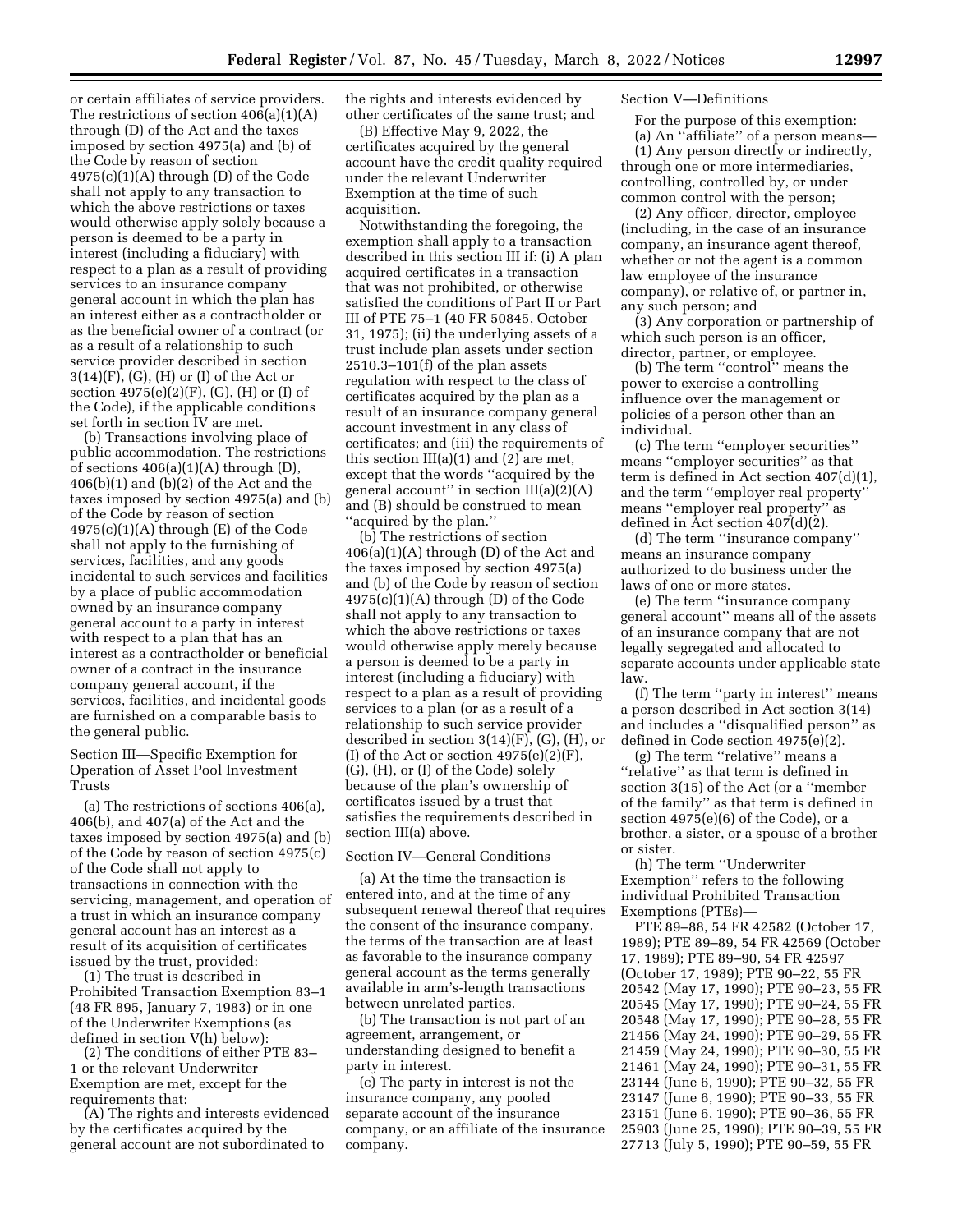36724 (September 6, 1990); PTE 90–83, 55 FR 50250 (December 5, 1990); PTE 90–84, 55 FR 50252 (December 5, 1990); PTE 90–88, 55 FR 52899 (December 24, 1990); PTE 91–14, 55 FR 48178 (February 22, 1991); PTE 91–22, 56 FR 03277 (April 18, 1991); PTE 91–23, 56 FR 15936 (April 18, 1991); PTE 91–30, 56 FR 22452 (May 15, 1991); PTE 91– 39, 56 FR 33473 (July 22, 1991); PTE 91–62, 56 FR 51406 (October 11, 1991); PTE 93–6, 58 FR 07255 (February 5, 1993); PTE 93–31, 58 FR 28620 (May 5, 1993); PTE 93–32, 58 FR 28623 (May 14, 1993); PTE 94–29, 59 FR 14675 (March 29, 1994); PTE 94–64, 59 FR 42312 (August 17, 1994); PTE 94–70, 59 FR 50014 (September 30, 1994); PTE 94–73, 59 FR 51213 (October 7, 1994); PTE 94– 84, 59 FR 65400 (December 19, 1994); and any other exemption providing similar relief to the extent that the Department expressly determines, as part of the proceeding to grant such exemption, to include the exemption within this definition.

(i) For purposes of this exemption, the time as of which any transaction, acquisition, or holding occurs is the date upon which the transaction is entered into, the acquisition is made, or the holding commences. In addition, in the case of a transaction that is continuing, the transaction shall be deemed to occur until it is terminated. If any transaction is entered into, or acquisition made, on or after January 1, 1975, or any renewal that requires the consent of the insurance company occurs on or after January 1, 1975, and the requirements of this exemption are satisfied at the time the transaction is entered into or renewed, respectively, or at the time the acquisition is made, the requirements will continue to be satisfied thereafter with respect to the transaction or acquisition, and the exemption shall apply thereafter to the continued holding of the securities or property so acquired. This exemption also applies to any transaction or acquisition entered into or renewed, or holding commencing prior to January 1, 1975, if either the requirements of this exemption would have been satisfied on the date the transaction was entered into or acquisition was made (or on which the holding commenced), or the requirements would have been satisfied on January 1, 1975, if the transaction had been entered into, the acquisition was made, or the holding had commenced, on January 1, 1975. Notwithstanding the foregoing, this exemption shall cease to apply to a transaction or holding exempt by virtue of section I(a) or section I(b) at such time as the interest of the plan in the

insurance company general account exceeds the percentage interest limitation contained in section I(a), unless no portion of such excess results from an increase in the assets allocated to the insurance company general account by the plan. For this purpose, assets allocated do not include the reinvestment of general account earnings. Nothing in this paragraph shall be construed as exempting a transaction entered into by an insurance company general account that becomes a transaction described in section 406 of the Act or section 4975 of the Code while the transaction is continuing, unless the conditions of the exemption were met either at the time the transaction was entered into or at the time the transaction would have become prohibited but for this exemption.

(j) The terms ''employee benefit plan'' and ''plan'' refer to an employee benefit plan described in section 3(3) of ERISA and/or a plan described in section 4975(e)(1) of the Code.

Section VI—Effective Date

The effective date of this exemption is January 1, 1975.

# *PTE 97–41*

PTE 97–41 is amended to read as follows:

Section I. Retroactive Exemption for the Purchase of Fund Shares With Assets Transferred In-Kind From a CIF

For the period from October 1, 1988 to August 8, 1997, the restrictions of sections 406(a) and 406(b)(1) and (b)(2) of the Act and the taxes imposed by section 4975 of the Code, by reason of section 4975(c)(1)(A) through (E), shall not apply to the purchase by an employee benefit plan (the Client Plan) of shares of one or more open-end management investment companies (the Fund or Funds) registered under the Investment Company Act of 1940, in exchange for assets of the Client Plan transferred in-kind to the Fund from a collective investment fund (the CIF) maintained by a bank (the Bank) or a plan adviser (the Plan Adviser), where the Bank or Plan Adviser is the investment adviser to the Fund and also a fiduciary of the Client Plan. The transfer and purchase must be in connection with a complete withdrawal of the Client Plan's assets from the CIF, and the following conditions must be met:

(a) No sales commissions or other fees are paid by the Client Plan in connection with the purchase of Fund shares.

(b) All transferred assets are securities for which market quotations are readily available, or cash.

(c) The transferred assets constitute the Client Plan's pro rata portion of all assets that were held by the CIF immediately prior to the transfer.

(d) The Client Plan receives Fund shares that have a total net asset value equal to the value of the Client Plan's transferred assets on the date of the transfer, as determined with respect to securities, in a single valuation for each asset, with all valuations performed in the same manner, at the close of the same business day, in accordance with Securities and Exchange Commission Rule 17a–7 (using sources independent of the Bank or Plan Adviser and the Fund) and the procedures established by the Funds pursuant to Rule 17a–7.

(e) An independent fiduciary with respect to the Client Plan (the Independent Fiduciary) receives advance written notice of an in-kind transfer and purchase of assets and full written disclosure of information concerning the Fund which includes the following:

(1) A current prospectus for each Fund to which the CIF assets may be transferred;

(2) A statement describing the fees to be charged to, or paid by, a Client Plan and the Funds to the Bank or Plan Adviser, including the nature and extent of any differential between the rates of the fees;

(3) A statement of the reasons why the Bank or Plan Adviser may consider the transfer and purchase to be appropriate for the Client Plan; and

(4) A statement of whether there are any limitations on the Bank or Plan Adviser with respect to which plan assets may be invested in shares of the Funds, and, if so, the nature of such limitations.

(f) On the basis of the foregoing information, the Independent Fiduciary gives prior approval, in writing, for each purchase of Fund shares in exchange for the Client Plan's assets transferred from the CIF, consistent with the responsibilities, obligations and duties imposed on fiduciaries by Part 4 of Title I of the Act.

(g) The Bank or Plan Adviser sends by regular mail or personal delivery to the Independent Fiduciary of each Client Plan that purchases Fund shares in connection with the in-kind transfer, no later than 105 days after completion of each purchase, a written confirmation of the transaction containing—

(1) The number of CIF units held by the Client Plan immediately before the in-kind transfer, the related per unit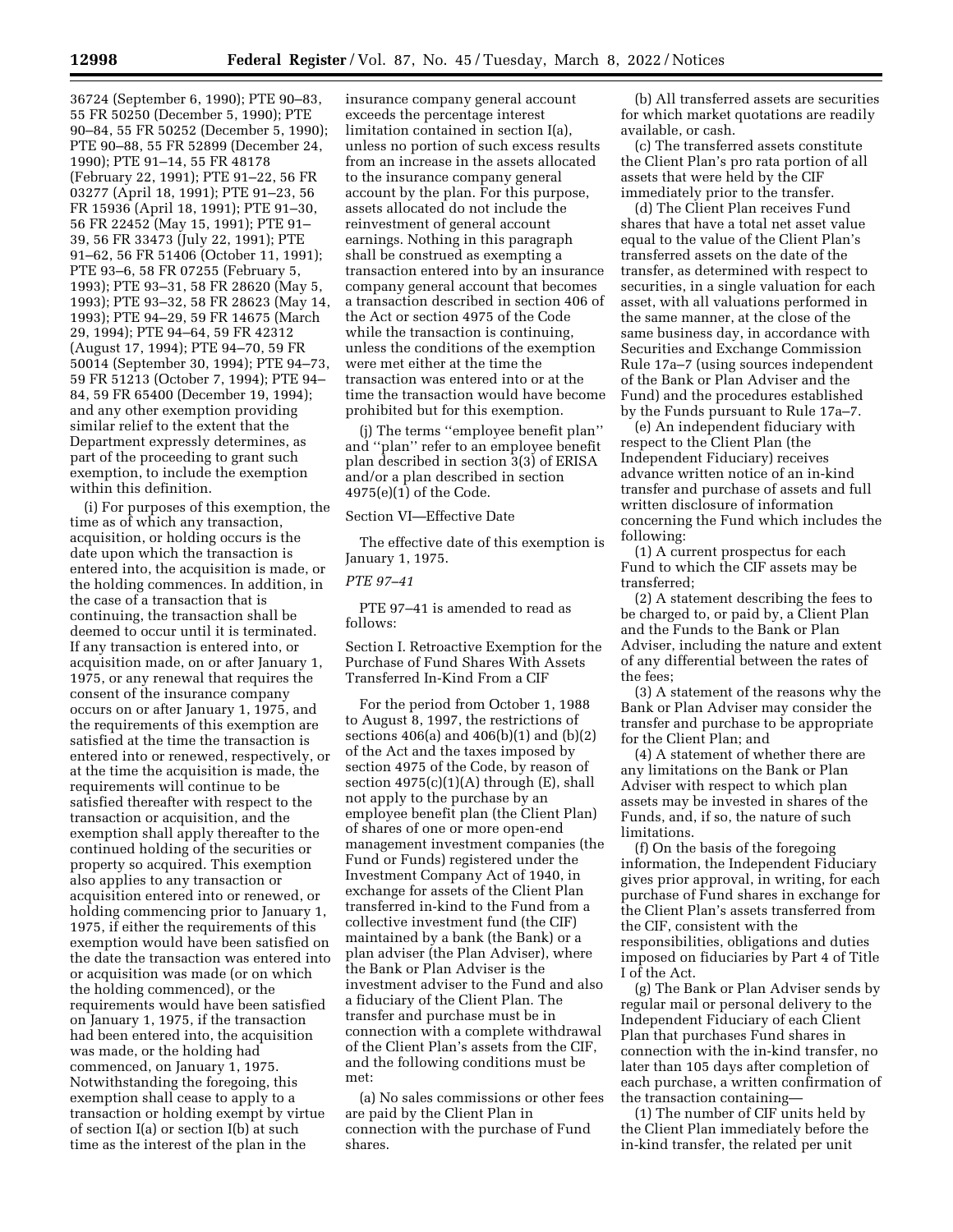value and the total dollar amount of such CIF units; and

(2) The number of shares in the Funds that are held by the Client Plan immediately following the purchase, the related per share net asset value and the total dollar amount of such shares.

(h) As to each Client Plan, the combined total of all fees received by the Bank or Plan Adviser for the provision of services to the Client Plan, and in connection with the provision of services to a Fund in which a Client Plan holds shares purchased in connection with the in-kind transfer, is not in excess of ''reasonable compensation'' within the meaning of section 408(b)(2) of the Act.

(i) All dealings in connection with the in-kind transfer and purchase between the Client Plan and a Fund are on a basis no less favorable to the Client Plan than dealings between the Fund and other shareholders.

Section II. Prospective Exemption for the Purchase of Fund Shares With Assets Transferred In-Kind From a CIF

Effective after August 8, 1997, the restrictions of sections 406(a) and  $406(b)(1)$  and  $(b)(2)$  of the Act and the taxes imposed by section 4975 of the Code, by reason of section  $4975(c)(1)(A)$ through (E) of the Code, shall not apply to the purchase by an employee benefit plan (the Client Plan) of shares of one or more open-end management investment companies (the Fund or Funds) registered under the Investment Company Act of 1940, in exchange for assets of the Client Plan transferred inkind to the Fund from a collective investment fund (the CIF) maintained by a bank (the Bank) or a plan adviser (the Plan Adviser), where the Bank or Plan Adviser is the investment adviser to the Fund and also a fiduciary of the Client Plan. The transfer and purchase must be in connection with a complete withdrawal of the Client Plan's assets from the CIF, and the following conditions must be met:

(a) No sales commissions or other fees are paid by the Client Plan in connection with the purchase of Fund shares.

(b) All transferred assets are securities for which market quotations are readily available, or cash.

(c) The transferred assets constitute the Client Plan's pro rata portion of all assets that were held by the CIF immediately prior to the transfer. Notwithstanding the foregoing, the allocation of fixed-income securities held by a CIF among Client Plans on the basis of each Client Plan's pro rata share of the aggregate value of such securities

will not fail to meet the requirements of this subsection if:

(1) The aggregate value of such securities does not exceed one (1) percent of the total value of the assets held by the CIF immediately prior to the transfer; and

(2) Effective May 9, 2022, such securities have the same coupon rate and maturity, and at the time of the transfer, the same credit quality.

(d) The Client Plan receives Fund shares that have a total net asset value equal to the value of the Client Plan's transferred assets on the date of the transfer, as determined with respect to securities, in a single valuation for each asset, with all valuations performed in the same manner, at the close of the same business day, in accordance with Securities and Exchange Commission Rule 17a–7 (using sources independent of the Bank or Plan Adviser and the Fund) and the procedures established by the Funds pursuant to Rule 17a–7.

(e) An independent fiduciary with respect to the Client Plan (the Independent Fiduciary) receives advance written notice of the in-kind transfer and purchase of assets and full written disclosure of information concerning the Funds which includes the following:

(1) A current prospectus for each Fund to which the CIF assets may be transferred;

(2) A statement describing the fees to be charged to, or paid by, a Client Plan and the Funds to the Bank or Plan Adviser, including the nature and extent of any differential between the rates of the fees paid by the Fund and the rates of the fees paid by the Client Plan in connection with the Client Plan's investment in the CIF;

(3) A statement of the reasons why the Bank or Plan Adviser may consider the transfer and purchase to be appropriate for the Client Plan;

(4) A statement of whether there are any limitations on the Bank or Plan Adviser with respect to which plan assets may be invested in shares of the Funds, and, if so, the nature of such limitations;

(5) The identity of all securities that will be valued in accordance with Rule 17a–7(b)(4) and allocated on the basis of the Client Plan's pro rata portion under section II(c); and

(6) The identity of any fixed-income securities that will be allocated on the basis of each Client Plan's pro rata share of the aggregate value of such securities pursuant to section II(c).

(f) On the basis of the foregoing information, the Independent Fiduciary gives prior approval, in writing, for each purchase of Fund shares in exchange for the Client Plan's assets transferred from the CIF, consistent with the responsibilities, obligations and duties imposed on fiduciaries by Part 4 of Title I of the Act. In addition, the Independent Fiduciary must give prior approval, in writing, for the receipt of confirmation statements described below in paragraph  $(g)(1)$  and  $(g)(2)$  by facsimile or electronic mail if the Independent Fiduciary elects to receive such statements in that form.

(g) The Bank or Plan Adviser sends by regular mail or personal delivery or, if applicable, by facsimile or electronic mail to the Independent Fiduciary of each Client Plan that purchases Fund shares in connection with the in-kind transfer, the following information:

(1) No later than 30 days after the completion of the purchase, a written confirmation which contains—

(i) The identity of each transferred security that was valued for purposes of the purchase of Fund shares in accordance with Rule 17a–7(b)(4);

(ii) The current market price, as of the date of the in-kind transfer, of each such security involved in the purchase of Fund shares; and

(iii) The identity of each pricing service or market-maker consulted in determining the current market price of such securities.

(2) No later than 105 days after the completion of each purchase, a written confirmation which contains—

(i) The number of CIF units held by the Client Plan immediately before the in-kind transfer, the related per unit value and the total dollar amount of such CIF units; and

(ii) The number of shares in the Funds that are held by the Client Plan immediately following the purchase, the related per share net asset value and the total dollar amount of such shares.

(h) With respect to each of the Funds in which the Client Plan continues to hold shares acquired in connection with the in-kind transfer, the Bank or Plan Adviser provides the Independent Fiduciary of the Client Plan with—

(1) A copy of an updated prospectus of such Fund, at least annually; and

(2) Upon request of the Independent Fiduciary, a report or statement (which may take the form of the most recent financial report, the current Statement of Additional Information, or some other written statement) containing a description of all fees paid by the Fund to the Bank or Plan Adviser.

(i) As to each Client Plan, the combined total of all fees received by the Bank or Plan Adviser for the provision of services to the Client Plan, and in connection with the provision of services to a Fund in which a Client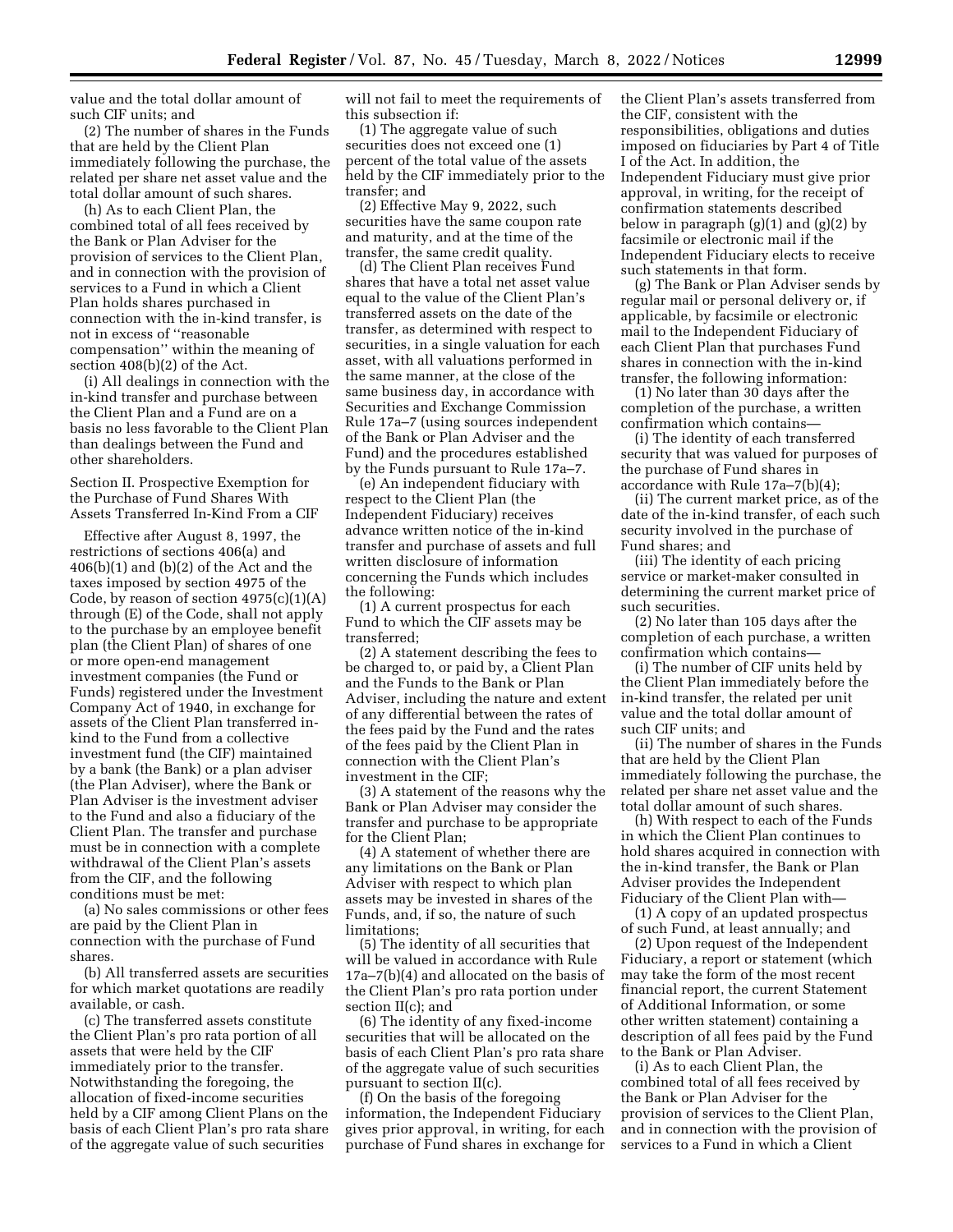Plan holds shares acquired in connection with the in-kind transfer, is not in excess of ''reasonable compensation'' within the meaning of section 408(b)(2) of the Act.

(j) All dealings in connection with the in-kind transfer and purchase between the Client Plan and a Fund are on a basis no less favorable to the Client Plan than dealings between the Fund and other shareholders.

### Section III. Availability of Prohibited Transaction Exemption (PTE) 77–4

Any purchase of Fund shares that complies with the conditions of either Section I or Section II of this class exemption shall be treated as a ''purchase or sale'' of shares of an openend investment company for purposes of PTE 77–4 and shall be deemed to have satisfied paragraphs (a), (d) and (e) of section II of that exemption. 42 FR 18732 (April 8, 1977).

# Section IV. Definitions

For purposes of this exemption: (a) The term ''Bank'' means a bank or trust company, and any affiliate thereof [as defined below in paragraph (b)(1)], which is supervised by a state or federal agency.

(b) An ''affiliate'' of a person includes—

(1) Any person directly or indirectly through one or more intermediaries, controlling, controlled by, or under common control with the person.

(2) Any officer, director, employee or relative of such person, or partner in any such person; and

(3) Any corporation or partnership of which such person is an officer, director, partner or employee.

(c) The term ''control'' means the power to exercise a controlling influence over the management or policies of a person other than an individual.

(d) The term ''collective investment fund" or "CIF" means a common or collective trust fund or pooled investment fund maintained by a ''Bank'' as defined in paragraph (a) of this Section IV or by a ''Plan Adviser'' as defined in paragraph (m) of this Section IV for the collective investment of the assets attributable to two or more plans maintained by unrelated employers.

(e) The term ''Fund'' or ''Funds'' means any open-end management investment company or companies registered under the 1940 Act for which the Bank or Plan Adviser serves as an investment adviser, and may also serve as a custodian, shareholder servicing agent, transfer agent or provide some other secondary service (as defined

below in paragraph (i) of this section). (f) The term ''net asset value'' means the amount calculated by dividing the value of all securities, determined by a method as set forth in a Fund's prospectus and Statement of Additional Information, and other assets belonging to each of the portfolios in such Fund, less the liabilities chargeable to each portfolio, by the number of outstanding shares.

(g) The term ''relative'' means a ''relative'' as that term is defined in section 3(15) of the Act (or a ''member of the family'' as that term is defined in section 4975(e)(6) of the Code), or a brother, a sister, or a spouse of a brother or a sister.

(h) The term ''Independent Fiduciary'' means a fiduciary of a Client Plan who is independent of and unrelated to the Bank or Plan Adviser. For purposes of this exemption, the Independent Fiduciary will not be deemed to be independent of and unrelated to the Bank or Plan Adviser if:

(1) Such fiduciary directly or indirectly controls, is controlled by, or is under common control with the Bank or Plan Adviser;

(2) Such fiduciary, or any officer, director, partner, employee, or relative of such fiduciary, is an officer, director, partner, employee of the Bank or Plan Adviser (or is a relative of such persons);

(3) Such fiduciary, directly or indirectly receives any compensation or other consideration for his or her own personal account in connection with any transaction described in this exemption.

If an officer, director, partner, employee of the Bank or Plan Adviser (or relative of such persons), is a director of such Independent Fiduciary, and if he or she abstains from participation in (i) the choice of the Client Plan's investment adviser, and (ii) the approval of any purchase or sale between the Client Plan and the Funds, as well as any transaction described in Sections I and II above, then paragraph (h)(2) of this Section IV shall not apply.

(i) The term ''secondary service'' means a service provided by a Bank or Plan Adviser to a Fund other than investment management, investment advisory or similar services.

(j) The term ''fixed-income security'' means any interest-bearing or discounted government or corporate security with a face amount of \$1,000 or more that obligates the issues to pay the holder a specified sum of money, at specific intervals, and to repay the principal amount of the loan at maturity.

(k) The term ''Client Plan'' means a pension plan described in 29 CFR 2510.3–2, a welfare benefit plan described in 29 CFR 2510.3–1, and a plan described in section 4975(e)(1) of the Code, but does not include an employee benefit plan established or maintained by the Bank or a Plan Adviser for its own employees.

(l) The term ''security'' shall have the same meaning as defined in section 2(36) of the 1940 Act, as amended, 15 U.S.C. 80a–2(36) (1996).

(m) The term ''Plan Adviser'' means an investment adviser registered under the Investment Advisers Act of 1940, and any ''affiliate'' thereof [as defined above in paragraph (b)(1)].

(n) The term ''business day'' means a banking day as defined by federal or state banking regulations.

(o) The term ''unrelated employers'' means persons which are not, directly or indirectly, affiliates, as defined above in paragraph (b)(1).

(p) The term ''personal delivery'' means delivery of the information described in sections I(g) and II(g) above to an individual or individuals designated by the Client Plan to act on behalf of the Independent Fiduciary.

### *PTE 2006–16*

PTE 2006–16 is amended to read as follows:

### I. Transactions

(a) Effective January 2, 2007, the restrictions of section 406(a)(1)(A) through (D) of ERISA and the taxes imposed by section 4975(a) and (b) of the Code by reason of section  $4975(c)(1)(A)$  through (D) of the Code shall not apply to the lending of securities that are assets of an employee benefit plan to a ''U.S. Broker-Dealer'' or to a ''U.S. Bank,'' provided that the conditions set forth in section II below are met.

(b) Effective January 2, 2007, the restrictions of section  $406(a)(1)(A)$ through (D) of ERISA and the taxes imposed by section 4975(a) and (b) of the Code by reason of section  $4975(c)(1)(A)$  through (D) of the Code shall not apply to the lending of securities that are assets of an employee benefit plan to a ''Foreign Broker-Dealer'' or ''Foreign Bank'', provided that the conditions set forth in sections II and III below are met.

(c) Effective January 2, 2007, the restrictions of section 406(b)(1) of ERISA and the taxes imposed by section 4975(a) and (b) of the Code by reason of section 4975(c)(1)(E) of the Code shall not apply to the payment to a fiduciary (the Lending Fiduciary) of compensation for services rendered in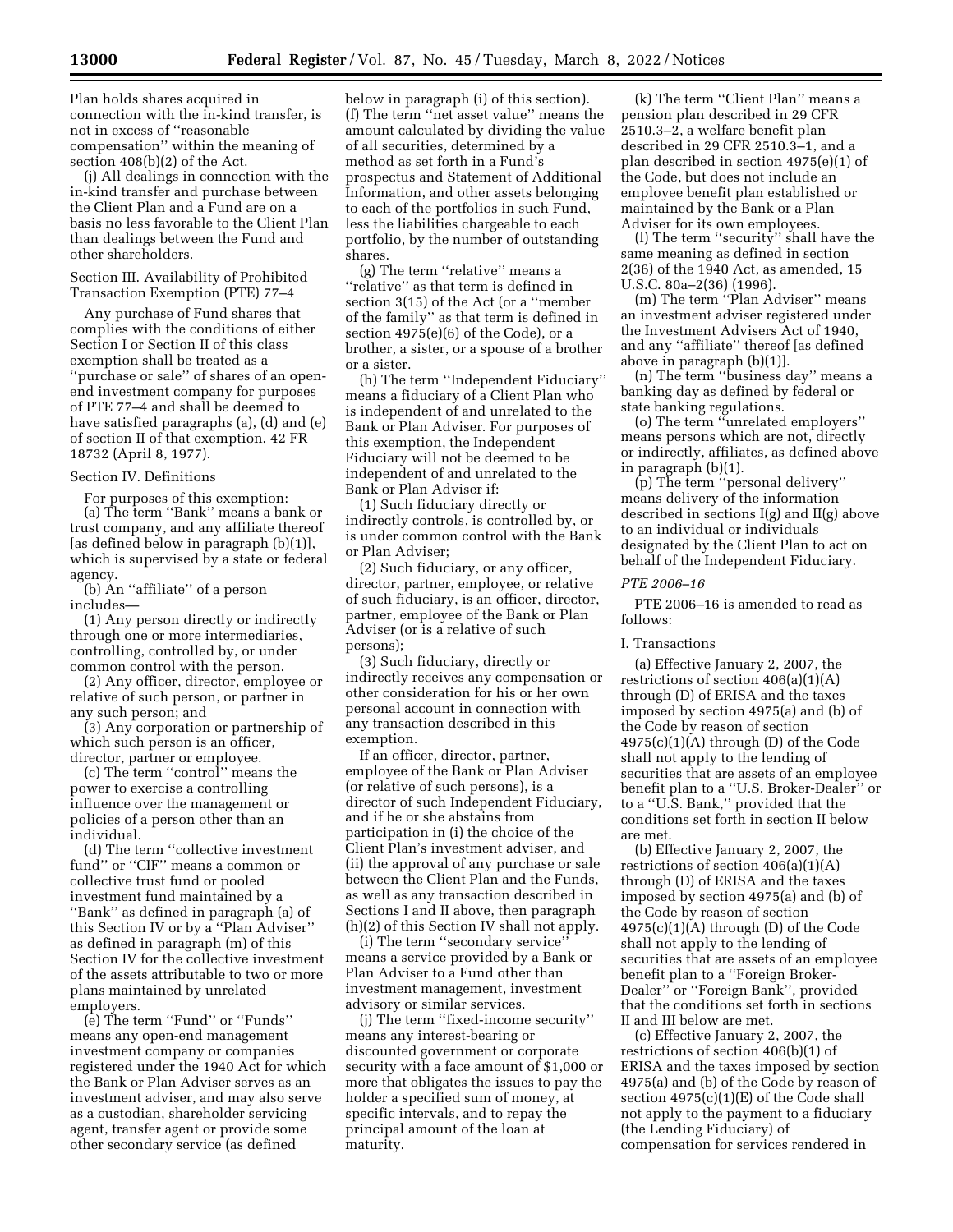connection with loans of plan assets that are securities, provided that the conditions set forth in section IV below are met.

II. General Conditions for Transactions Described in Sections I(a) and I(b)

(a) Neither the borrower nor any affiliate of the borrower has or exercises discretionary authority or control with respect to the investment of the plan assets involved in the transaction, or renders investment advice (within the meaning of 29 CFR 2510.3–21(c)) with respect to those assets;

(b) The plan receives from the borrower by the close of the Lending Fiduciary's business on the day in which the securities lent are delivered to the borrower, (1) ''U.S. Collateral'' having, as of the close of business on the preceding business day, a market value or, in the case of bank letters of credit, a stated amount, equal to not less than 100 percent of the then market value of the securities lent; or

(2) ''Foreign Collateral'' having as of the close of business on the preceding business day, a market value or, in the case of bank letters of credit, a stated amount, equal to not less than:

(i) 102 percent of the then market value of the securities lent as valued on a recognized securities exchange (as defined in section V(j)) or an automated trading system (as defined in section V(k)) on which the securities are primarily traded if the collateral posted is denominated in the same currency as the securities lent, or

(ii) 105 percent of the then market value of the securities lent as valued on a recognized securities exchange (as defined in section V(j)) or an automated trading system (as defined in V(k)) on which the securities are primarily traded if the collateral posted is denominated in a different currency than the securities lent.

Notwithstanding the foregoing, if the Lending Fiduciary is a U.S. Bank or U.S. Broker-Dealer, and such Lending Fiduciary indemnifies the plan with respect to the difference, if any, between the replacement cost of the borrowed securities and the market value of the collateral on the date of a borrower default, the plan receives from the borrower by the close of the Lending Fiduciary's business on the day in which the securities lent are delivered to the borrower, ''Foreign Collateral'' having as of the close of business on the preceding business day, a market value or, in the case of bank letters of credit, a stated amount, equal to not less than:

(iii) 100 percent of the then market value of the securities lent as valued on a recognized securities exchange (as

defined in section V(j)) or an automated trading system (as defined in section V(k)) on which the securities are primarily traded if the collateral posted is denominated in the same currency as the securities lent; or

(iv) 101 percent of the then market value of the securities lent as valued on a recognized securities exchange (as defined in section V(j)) or an automated trading system (as defined in V(k)) on which the securities are primarily traded if the collateral posted is denominated in a different currency than the securities lent and such currency is denominated in Euros, British pounds, Japanese yen, Swiss francs or Canadian dollars; or

(v) 105 percent of the then market value of the securities lent as valued on a recognized securities exchange (as defined in section V(j)) or an automated trading system (as defined in V(k)) if the collateral posted is denominated in a different currency than the securities lent and such currency is other than those specified above.

 $(c)(1)$  If the borrower is a U.S. Bank or U.S. Broker-Dealer, the Plan receives such U.S. Collateral or Foreign Collateral from the borrower by the close of the Lending Fiduciary's business on the day in which the securities are delivered to the borrower. Such collateral is received by the plan either by physical delivery, wire transfer or by book entry in a securities depository located in the United States. or,

(2) If the borrower is a Foreign Bank or Foreign Broker-Dealer, the plan receives U.S. Collateral or Foreign Collateral from the borrower by the close of the Lending Fiduciary's business on the day in which the securities are delivered to the borrower. Such collateral is received by the plan either by physical delivery, wire transfer or by book entry in a securities depository located in the United States or held on behalf of the plan at an Eligible Securities Depository. The indicia of ownership of such collateral shall be maintained in accordance with section 404(b) of ERISA and 29 CFR 2550.404b–1.

(d) Prior to making of any such loan, the borrower shall have furnished the Lending Fiduciary with:

(1) The most recent available audited statement of the borrower's financial condition, as audited by a United States certified public accounting firm or in the case of a borrower that is a Foreign Broker-Dealer or Foreign Bank, a firm which is eligible or authorized to issue audited financial statements in conformity with accounting principles generally accepted in the primary

jurisdiction that governs the borrowing Foreign Broker-Dealer or Foreign Bank;

(2) The most recent available unaudited statement of its financial condition (if the unaudited statement is more recent than such audited financial statement); and

(3) A representation that, at the time the loan is negotiated, there has been no material adverse change in its financial condition since the date of the most recent financial statement furnished to the plan that has not been disclosed to the Lending Fiduciary. Such representations may be made by the borrower's agreement that each loan shall constitute a representation by the borrower that there has been no such material adverse change.

(e) The loan is made pursuant to a written loan agreement, the terms of which are at least as favorable to the plan as an arm's-length transaction with an unrelated party would be. Such loan agreement states that the plan has a continuing security interest in, title to, or the rights of a secured creditor with respect to the collateral. Such agreement may be in the form of a master agreement covering a series of securities lending transactions.

(f) In return for lending securities, the plan:

(1) Receives a reasonable fee (in connection with the securities lending transaction), and/or

(2) Has the opportunity to derive compensation through the investment of the currency collateral. Where the plan has that opportunity, the plan may pay a loan rebate or similar fee to the borrower, if such fee is not greater than the plan would pay in a comparable transaction with an unrelated party.

(g) All fees and other consideration received by the plan in connection with the loan of securities are reasonable. The identity of the currency in which the payment of fees and rebates will be made shall be disclosed to the plan either in the written loan agreement or the loan confirmation as agreed to by the borrower and the plan (or Lending Fiduciary) prior to the making of the loan.

(h) The plan receives the equivalent of all distributions made to holders of the borrowed securities during the term of the loan including, but not limited to, dividends, interest payments, shares of stock as a result of stock splits and rights to purchase additional securities;

(i) If the market value of the collateral at the close of trading on a business day is less than the applicable percentage of the market value of the borrowed securities at the close of trading on that day (as described in section II(b) of this exemption), then the borrower shall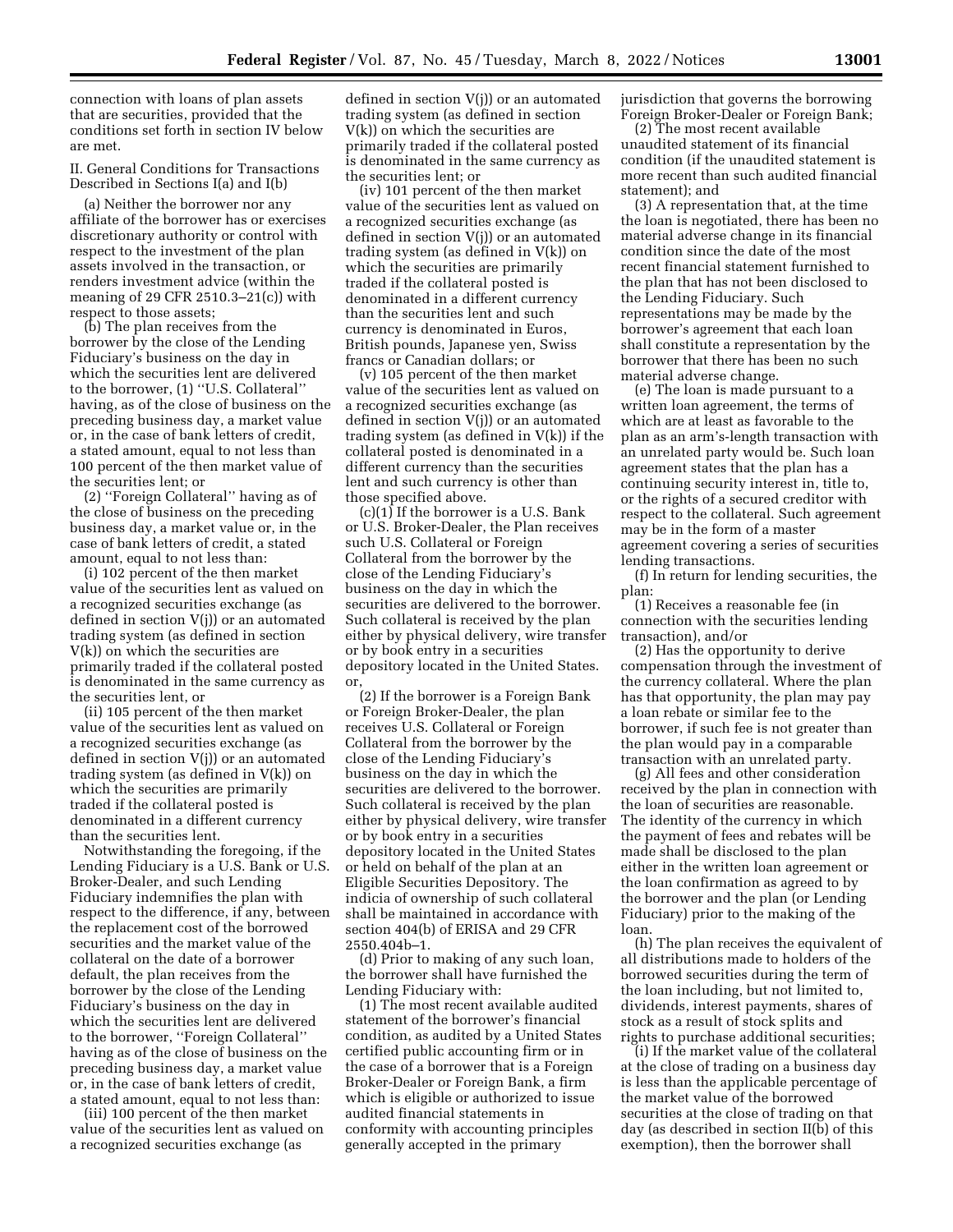deliver, by the close of business on the following business day, an additional amount of U.S. Collateral or Foreign Collateral the market value of which, together with the market value of all previously delivered collateral, equals at least the applicable percentage of the market value of all the borrowed securities as of such preceding day.

Notwithstanding the foregoing, part of the U.S. Collateral or Foreign Collateral may be returned to the borrower if the market value of the collateral exceeds the applicable percentage (described in section II(b) of the exemption) of the market value of the borrowed securities, as long as the market value of the remaining U.S. Collateral or Foreign Collateral equals at least the applicable percentage of the market value of the borrowed securities;

(j) The loan may be terminated by the plan at any time, whereupon the borrower shall deliver certificates for securities identical to the borrowed securities (or the equivalent thereof in the event of reorganization, recapitalization or merger of the issuer of the borrowed securities) to the plan within the lesser of:

(1) The customary delivery period for such securities,

(2) Five business days, or

(3) The time negotiated for such delivery by the plan and the borrower.

(k) In the event that the loan is terminated, and the borrower fails to return the borrowed securities or the equivalent thereof within the applicable time described in section II(j) above, the plan may, under the terms of the loan agreement:

(1) Purchase securities identical to the borrowed securities (or their equivalent as described above) and may apply the collateral to the payment of the purchase price, any other obligations of the borrower under the agreement, and any expenses associated with the sale and/or purchase, and

(2) The borrower is obligated, under the terms of the loan agreement, to pay, and does pay to the plan the amount of any remaining obligations and expenses not covered by the collateral, including reasonable attorney's fees incurred by the plan for legal action arising out of default on the loans, plus interest at a reasonable rate.

Notwithstanding the foregoing, the borrower may, in the event the borrower fails to return borrowed securities as described above, replace collateral, other than U.S. currency, with an amount of U.S. currency that is not less than the then current market value of the collateral, provided such replacement is approved by the Lending Fiduciary.

(l) If the borrower fails to comply with any provision of a loan agreement which requires compliance with this exemption, the plan fiduciary who caused the plan to engage in such transaction shall not be deemed to have caused the plan to engage in a transaction prohibited by section 406(a)(1)(A) through (D) of ERISA solely by reason of the borrower's failure to comply with the conditions of the exemption.

III. Specific Conditions for Transactions Described in Section I(b)

(a) The Lending Fiduciary maintains the written documentation for the loan agreement at a site within the jurisdiction of the courts of the United States.

(b) Prior to entering into a transaction involving a Foreign Broker-Dealer that is described in section V(c)(1) or a Foreign Bank that is described in section V(d)(1) either:

(1) The Foreign Broker-Dealer or Foreign Bank agrees to submit to the jurisdiction of the United States; agrees to appoint an agent for service of process in the United States, which may be an affiliate (the Process Agent); consents to service of process on the Process Agent; and agrees that any enforcement by a plan of its rights under the securities lending agreement will, at the option of the plan, occur exclusively in the United States courts; or

(2) The Lending Fiduciary, if a U.S. Bank or U.S. Broker-Dealer, agrees to indemnify the plan with respect to the difference, if any, between the replacement cost of the borrowed securities and the market value of the collateral on the date of a borrower default plus interest and any transaction costs incurred (including attorney's fees of such plan arising out of the default on the loans or the failure to indemnify properly under this provision) which the plan may incur or suffer directly arising out of a borrower default by the Foreign Broker-Dealer or Foreign Bank.

(c) In the case of a securities lending transaction involving a Foreign Broker-Dealer that is described in section V(c)(2) or a Foreign Bank that is described in section V(d)(2), the Lending Fiduciary must be a U.S. Bank or U.S. Broker-Dealer, and prior to entering into the loan transaction, such fiduciary must agree to indemnify the plan with respect to the difference, if any, between the replacement cost of the borrowed securities and the market value of the collateral on the date of a borrower default plus interest and any transaction costs incurred (including attorney's fees of such plan arising out of the default on the loans or the failure to indemnify properly under this provision) which the plan may incur or suffer directly arising out of a borrower default by the Foreign Broker-Dealer or Foreign Bank.

IV. Specific Conditions for Transactions Described in Section I(c)

(a) The loan of securities is not prohibited by section 406(a) of ERISA or otherwise satisfies the conditions of this exemption.

(b) The Lending Fiduciary is authorized to engage in securities lending transactions on behalf of the plan.

(c) The compensation is reasonable and is paid in accordance with the terms of a written instrument, which may be in the form of a master agreement covering a series of securities lending transactions.

(d) Except as otherwise provided in section IV(f), the arrangement under which the compensation is paid:

(1) Is subject to the prior written authorization of a plan fiduciary (the ''authorizing fiduciary''), who is (other than in the case of a plan covering only employees of the Lending Fiduciary or any affiliates of such fiduciary) independent of the Lending Fiduciary and of any affiliate thereof, and

(2) May be terminated by the authorizing fiduciary within:

(A) The time negotiated for such notice of termination by the plan and the Lending Fiduciary, or

(B) five business days, whichever is less, in either case without penalty to the plan.

(e) No such authorization is made or renewed unless the Lending Fiduciary shall have furnished the authorizing fiduciary with any reasonably available information which the Lending Fiduciary reasonably believes to be necessary to determine whether such authorization should be made or renewed, and any other reasonably available information regarding the matter that the authorizing fiduciary may reasonably request.

(f) (Special Rule for Commingled Investment Funds) In the case of a pooled separate account maintained by an insurance company qualified to do business in a State or a common or collective trust fund maintained by a bank or trust company supervised by a State or Federal agency, the requirements of section IV(d) of this exemption shall not apply, provided that:

(1) The information described in section IV(e) (including information with respect to any material change in the arrangement) shall be furnished by the Lending Fiduciary to the authorizing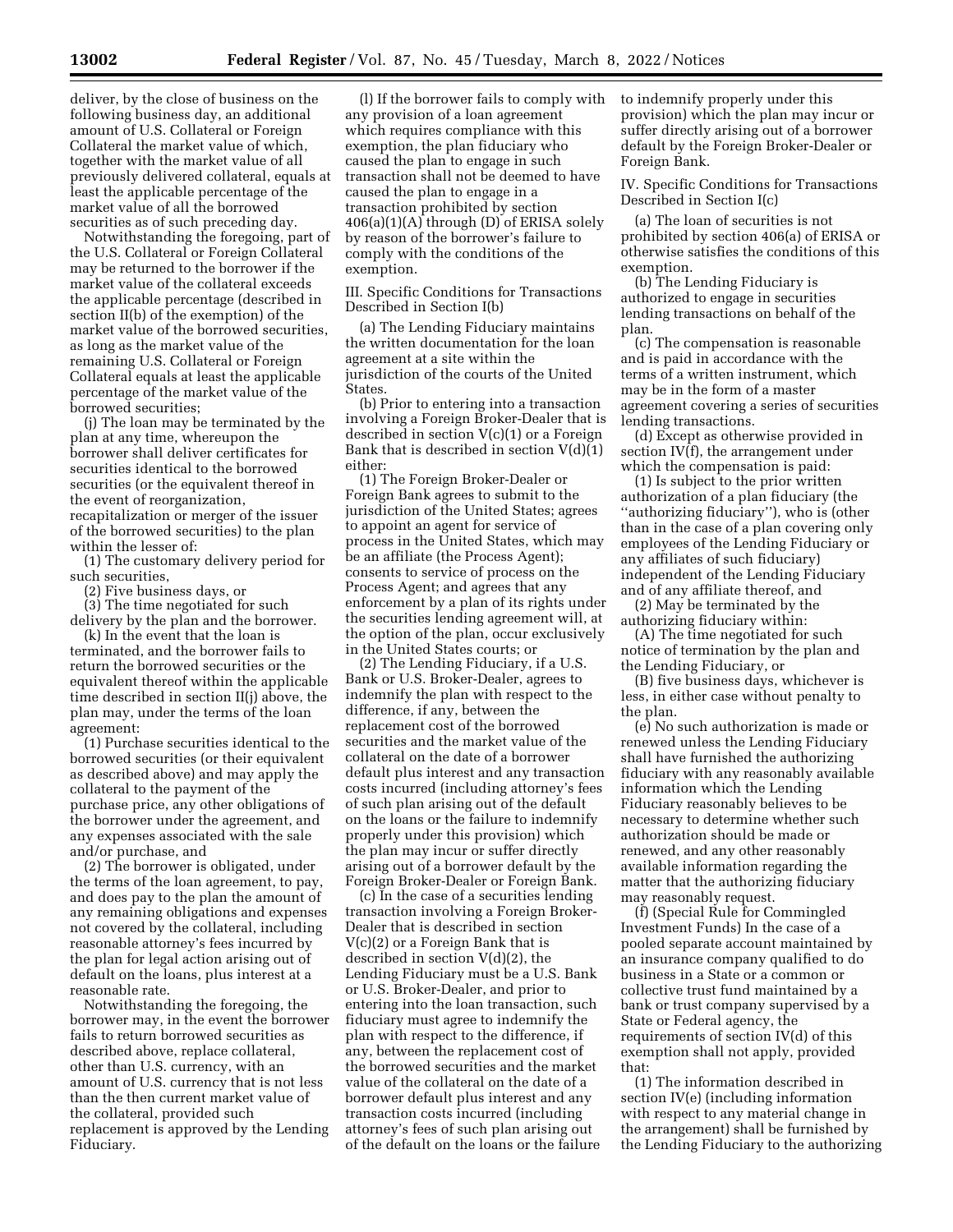fiduciary described in section IV(d) with respect to each plan whose assets are invested in the account or fund, not less than 30 days prior to implementation of the arrangement or material change thereto, and, where requested, upon the reasonable request of the authorizing fiduciary;

(2) In the event any such authorizing fiduciary submits a notice in writing to the Lending Fiduciary objecting to the implementation of, material change in, or continuation of the arrangement, the plan on whose behalf the objection was tendered is given the opportunity to terminate its investment in the account or fund, without penalty to the plan, within such time as may be necessary to effect such withdrawal in an orderly manner that is equitable to all withdrawing plans and to the nonwithdrawing plans. In the case of a plan that elects to withdraw pursuant to the foregoing, such withdrawal shall be effected prior to the implementation of, or material change in, the arrangement; but an existing arrangement need not be discontinued by reason of a plan electing to withdraw; and

(3) In the case of a plan whose assets are proposed to be invested in the account or fund subsequent to the implementation of the compensation arrangement and which has not authorized the arrangement in the manner described in sections IV(f)(1) and IV(f)(2), the plan's investment in the account or fund shall be authorized in the manner described in section IV(d)(1).

### V. Definitions

For purposes of this exemption: (a) The term ''U.S. Broker-Dealer'' means a broker-dealer registered under the Securities Exchange Act of 1934 (the 1934 Act or the Exchange Act) or exempted from registration under section  $15(a)(1)$  of the 1934 Act as a dealer in exempted government securities (as defined in section 3(a)(12) of the 1934 Act).

(b) The term ''U.S. Bank'' means a bank as defined in section 202(a)(2) of the Investment Advisers Act.

(c) The term ''Foreign Broker-Dealer'' means a broker-dealer that has, as of the last day of its most recent fiscal year, equity capital that is equivalent of no less than \$200 million and is: (1)(i) Registered and regulated under the laws of the Financial Services Authority in the United Kingdom, or

(ii)(a) registered and regulated by a securities commission of a Province of Canada that is a member of the Canadian Securities Administration, and (b) is subject to the oversight of a Canadian self-regulatory authority; or

(2) registered and regulated under the relevant securities laws of a governmental entity of a country other than the United States, and such securities laws and regulation were applicable to a broker-dealer that received: (i) An individual exemption, granted by the Department under section 408(a) of ERISA, involving the loan of securities by a plan to a brokerdealer or (ii) a final authorization by the Department to engage in an otherwise prohibited transaction pursuant to PTE 96–62, as amended, involving the loan of securities by a plan to a broker-dealer.

(d) The term ''Foreign Bank'' means an institution that has substantially similar powers to a bank as defined in section 202(a)(2) of the Investment Advisers Act, has as of the last day of its most recent fiscal year, equity capital which is equivalent of no less than \$200 million, and is subject to:

(1) Regulation by the Financial Services Authority in the United Kingdom or the Office of the Superintendent of Financial Institutions in Canada, or

(2) regulation by the relevant governmental banking agency(ies) of a country other than the United States, and the regulation and oversight of these banking agencies were applicable to a bank that received: (a) An individual exemption, granted by the Department under section 408(a) of ERISA, involving the loan of securities by a plan to a bank or (b) a final authorization by the Department to engage in an otherwise prohibited transaction pursuant to PTE 96–62, as amended, involving the loan of securities by a plan to a bank.

(e) The term ''U.S. Collateral'' means: (1) U.S. currency;

(2) ''government securities'' as defined in section 3(a)(42)(A) and (B) of the Exchange Act;

(3) ''government securities'' as defined in section 3(a)(42)(C) of the Exchange Act issued or guaranteed as to principal or interest by the following corporations: The Federal Home Loan Mortgage Corporation, the Federal National Mortgage Association, the Student Loan Marketing Association and the Financing Corporation;

(4) mortgage-backed securities meeting the definition of a ''mortgage related security'' set forth in section 3(a)(41) of the Exchange Act;

(5) negotiable certificates of deposit and bankers acceptances issued by a ''bank'' as that term is defined in section 3(a)(6) of the Exchange Act, and which are payable in the United States and deemed to have a ''ready market'' as that term is defined in 17 CFR 240.15c3–1; or

(6) irrevocable letters of credit issued by a U.S. Bank other than the borrower or an affiliate thereof, or any combination, thereof.

(f) Effective May 9, 2022, the term ''Foreign Collateral'' means:

(1) Securities issued by or guaranteed as to principal and interest by the following Multilateral Development Banks—the obligations of which are backed by the participating countries, including the United States: The International Bank for Reconstruction and Development, the Inter-American Development Bank, the Asian Development Bank, the African Development Bank, the European Bank for Reconstruction and Development and the International Finance Corporation;

(2) foreign sovereign debt securities that are (i) subject to a minimal amount of credit risk, and (ii) sufficiently liquid that such securities can be sold at or near their fair market value in the ordinary course of business within seven calendar days;

(3) the British pound, the Canadian dollar, the Swiss franc, the Japanese yen or the Euro;

(4) irrevocable letters of credit issued by a Foreign Bank, other than the borrower or an affiliate thereof, provided that, at the time the letters of credit are issued, the Foreign Bank's ability to honor its commitments thereunder is subject to no greater than moderate credit risk; or

(5) any type of collateral described in Rule 15c3–3 of the Exchange Act as amended from time to time provided that the lending fiduciary is a U.S. Bank or U.S. Broker-Dealer and such fiduciary indemnifies the plan with respect to the difference, if any, between the replacement cost of the borrowed securities and the market value of the collateral on the date of a borrower default plus interest and any transaction costs which a plan may incur or suffer directly arising out of a borrower default. Notwithstanding the foregoing, collateral described in any of the categories enumerated in section V(e) will be considered U.S. Collateral for purposes of the exemption.

(g) The term ''affiliate'' of another person means:

(1) Any person directly or indirectly, through one or more intermediaries, controlling, controlled by, or under common control with such person;

(2) Any officer, director, partner, employee, or relative (as defined in section 3(15) of ERISA) of such other person; and

(3) Any corporation or partnership of which such other person is an officer, director, partner or employee.